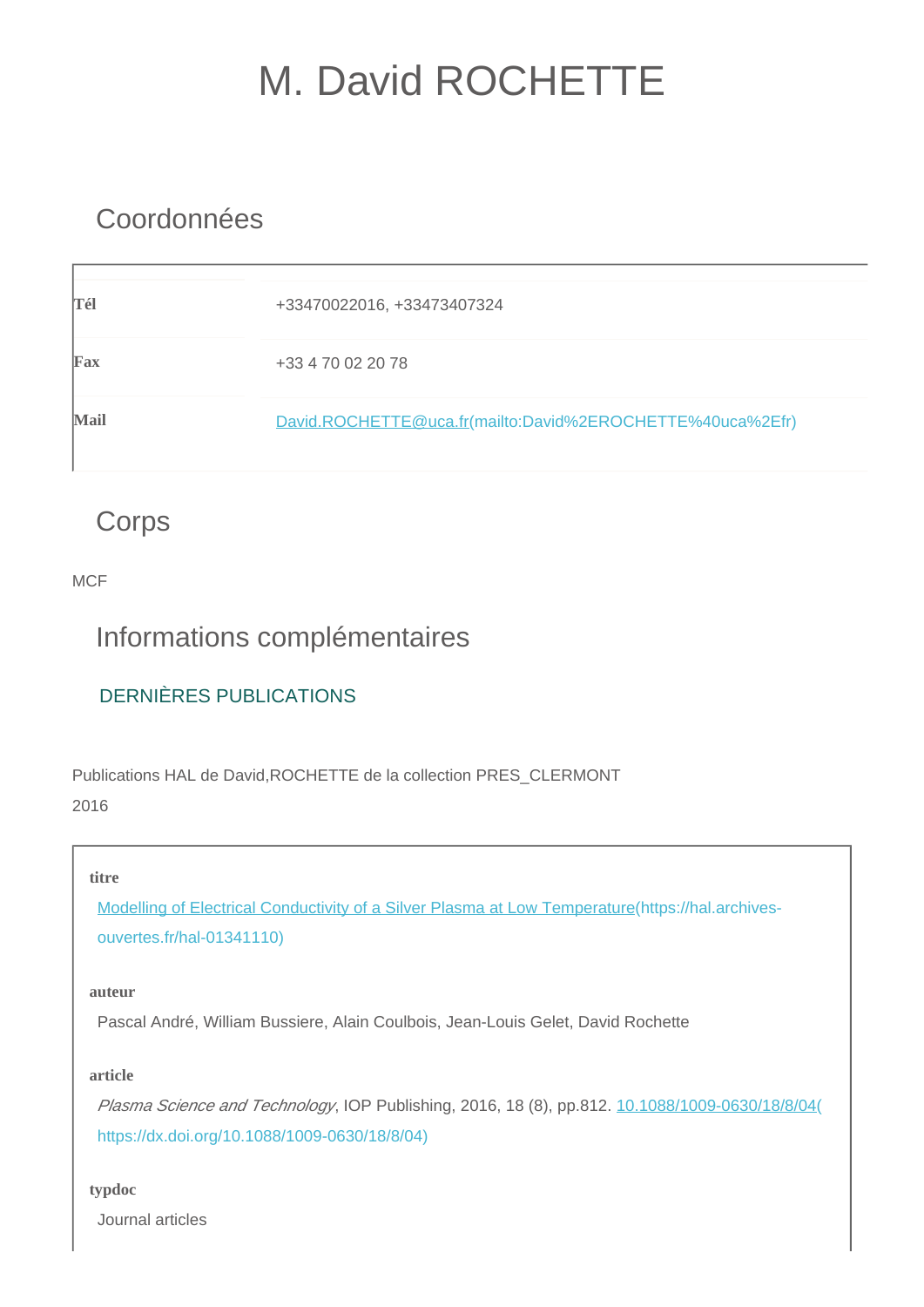**DOI**

DOI : [10.1088/1009-0630/18/8/04\(https://dx.doi.org/10.1088/1009-0630/18/8/04\)](https://dx.doi.org/10.1088/1009-0630/18/8/04)

## **Accès au bibtex**

**EE**<sup>[\(https://hal.archives-ouvertes.fr/hal-01341110/bibtex\)](https://hal.archives-ouvertes.fr/hal-01341110/bibtex)</sup>

## 2014

### **titre**

[SPECTROSCOPIC STUDY OF THE TRANSITION STAGE IN FUSE WIRE\(https://hal.archives](https://hal.archives-ouvertes.fr/hal-01153275)[ouvertes.fr/hal-01153275\)](https://hal.archives-ouvertes.fr/hal-01153275)

#### **auteur**

Alain Coulbois, Pascal André, William Bussiere, Jean-Louis Gelet, David Rochette

### **article**

XXth International Conference on Gas Discharges and their Applications, GREMI, Jul 2014, Orléans, France. pp.227

## **typdoc**

Conference papers

**Accès au texte intégral et bibtex**

[\(https://hal.archives-ouvertes.fr/hal-01153275/file/ACoulbois\\_GasDischarges\\_VolI\\_A46\\_227\\_2014.](https://hal.archives-ouvertes.fr/hal-01153275/file/ACoulbois_GasDischarges_VolI_A46_227_2014.pdf) [pdf\)](https://hal.archives-ouvertes.fr/hal-01153275/file/ACoulbois_GasDischarges_VolI_A46_227_2014.pdf) [\(https://hal.archives-ouvertes.fr/hal-01153275/bibtex\)](https://hal.archives-ouvertes.fr/hal-01153275/bibtex)

#### **titre**

[Voltage Excitation in Coil Rings Using Magnetically Coupled Inductor/Load For Axisymmetric](https://hal.archives-ouvertes.fr/hal-02399101)  [Geometry\(https://hal.archives-ouvertes.fr/hal-02399101\)](https://hal.archives-ouvertes.fr/hal-02399101)

#### **auteur**

David Rochette, Stéphane Clain, Rachid Touzani

#### **article**

IEEE Transactions on Power Delivery, Institute of Electrical and Electronics Engineers, 2014, 29 (1), pp.118-125. [10.1109/TPWRD.2013.2279920\(https://dx.doi.org/10.1109/TPWRD.2013.2279920\)](https://dx.doi.org/10.1109/TPWRD.2013.2279920)

**typdoc**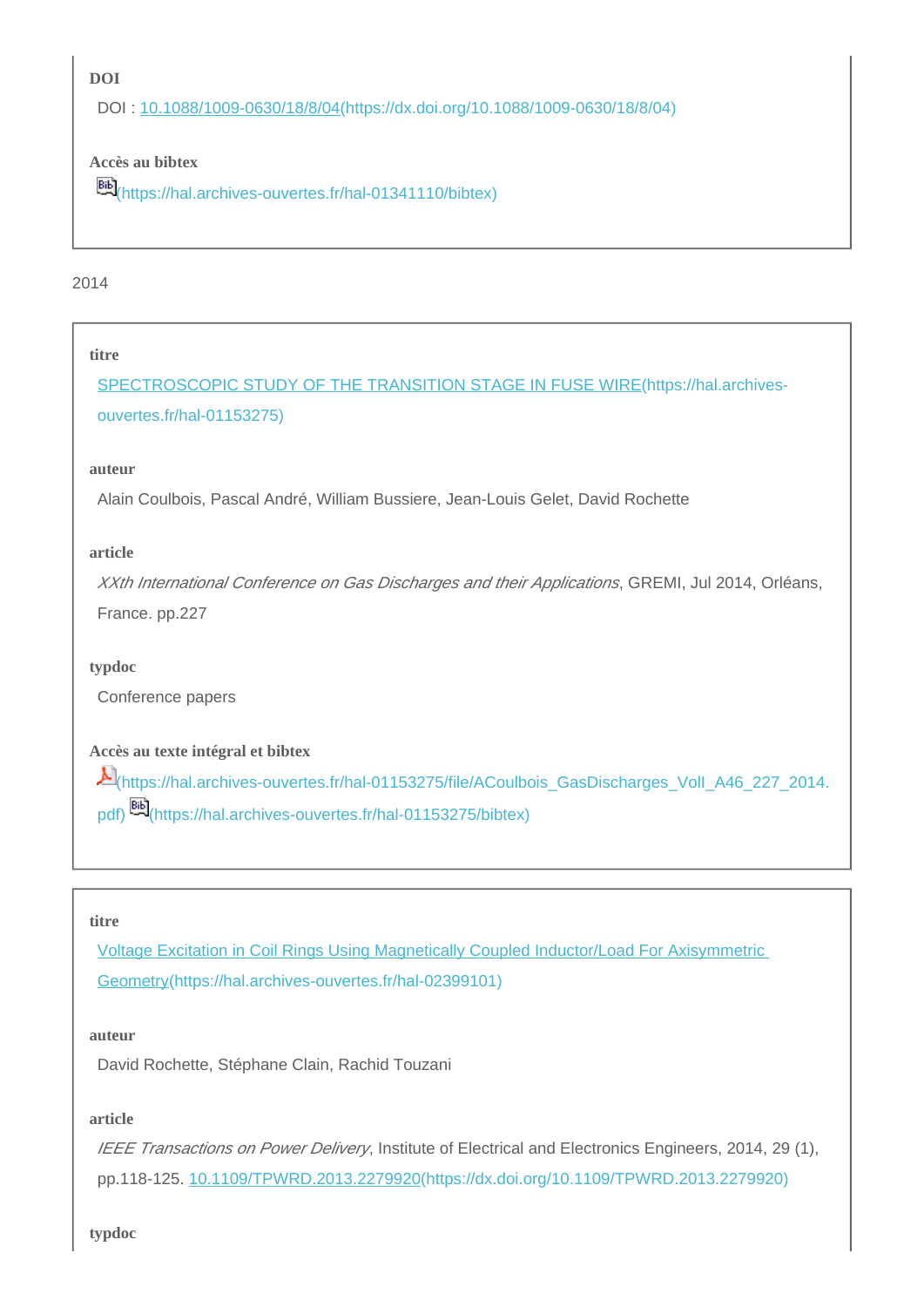Journal articles

## **DOI**

DOI : [10.1109/TPWRD.2013.2279920\(https://dx.doi.org/10.1109/TPWRD.2013.2279920\)](https://dx.doi.org/10.1109/TPWRD.2013.2279920)

## **Accès au bibtex**

[\(https://hal.archives-ouvertes.fr/hal-02399101/bibtex\)](https://hal.archives-ouvertes.fr/hal-02399101/bibtex)

## 2012

### **titre**

[Procédé de fabrication d'un fusible, méthode de mise en oeuvre de ce procédé, et fusible équipé de](https://hal.archives-ouvertes.fr/hal-00787576)  [moyens de contrôle de l'environnement électromagnétique\(https://hal.archives-ouvertes.fr/hal-](https://hal.archives-ouvertes.fr/hal-00787576)[00787576\)](https://hal.archives-ouvertes.fr/hal-00787576)

#### **auteur**

William Bussiere, David Rochette, Pascal André, Jean-Louis Gelet

#### **article**

France, N° de brevet: WO 2012/123589 A1. 2012, pp.39

#### **typdoc**

Patents

## **Accès au bibtex**

[\(https://hal.archives-ouvertes.fr/hal-00787576/bibtex\)](https://hal.archives-ouvertes.fr/hal-00787576/bibtex)

#### **titre**

[Plasma Formed in Argon, Acid Nitric and Water Used in Industrial ICP Torches\(https://hal.archives](https://hal.archives-ouvertes.fr/hal-00726371)[ouvertes.fr/hal-00726371\)](https://hal.archives-ouvertes.fr/hal-00726371)

#### **auteur**

Fatna Bendjebbar, Pascal André, Mhammed Benbakkar, Samir Flazi, David Rochette, Damien Vacher

#### **article**

Plasma Science and Technology, IOP Publishing, 2012, 14 (8), pp.683. [10.1088/1009-0630/14/8/01\(](https://dx.doi.org/10.1088/1009-0630/14/8/01) [https://dx.doi.org/10.1088/1009-0630/14/8/01\)](https://dx.doi.org/10.1088/1009-0630/14/8/01)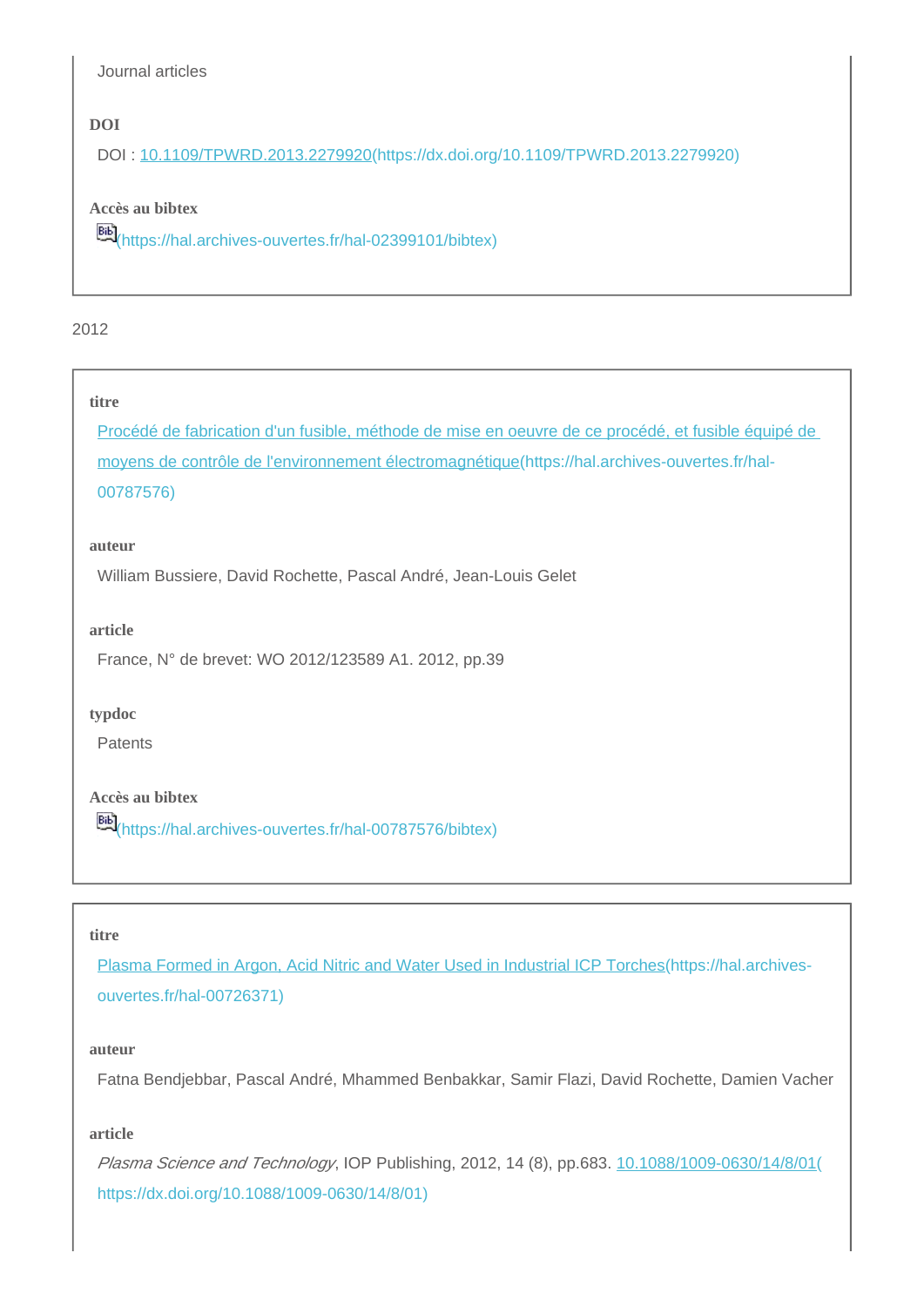#### **typdoc**

Journal articles

## **DOI**

DOI : [10.1088/1009-0630/14/8/01\(https://dx.doi.org/10.1088/1009-0630/14/8/01\)](https://dx.doi.org/10.1088/1009-0630/14/8/01)

## **Accès au bibtex**

[\(https://hal.archives-ouvertes.fr/hal-00726371/bibtex\)](https://hal.archives-ouvertes.fr/hal-00726371/bibtex)

### **titre**

[Unsteady compressible flow in ducts with varying cross-section: Comparison between the](https://hal.archives-ouvertes.fr/hal-00642121)  [nonconservative Euler system and the axisymmetric flow model\(https://hal.archives-ouvertes.fr/hal-](https://hal.archives-ouvertes.fr/hal-00642121)[00642121\)](https://hal.archives-ouvertes.fr/hal-00642121)

#### **auteur**

David Rochette, Stéphane Clain, William Bussiere

## **article**

Computers and Fluids, Elsevier, 2012, 53, pp.53-78. [10.1016/j.compfluid.2011.09.004\(https://dx.doi.](https://dx.doi.org/10.1016/j.compfluid.2011.09.004) [org/10.1016/j.compfluid.2011.09.004\)](https://dx.doi.org/10.1016/j.compfluid.2011.09.004)

## **typdoc**

Journal articles

## **DOI**

DOI : [10.1016/j.compfluid.2011.09.004\(https://dx.doi.org/10.1016/j.compfluid.2011.09.004\)](https://dx.doi.org/10.1016/j.compfluid.2011.09.004)

## **Accès au bibtex**

**EE)**[\(https://hal.archives-ouvertes.fr/hal-00642121/bibtex\)](https://hal.archives-ouvertes.fr/hal-00642121/bibtex)

## **titre**

[Procédé de fabrication d'un fusible, méthodes de mise en oeuvre et d'identification, et fusible\(](https://hal.archives-ouvertes.fr/hal-01153256) [https://hal.archives-ouvertes.fr/hal-01153256\)](https://hal.archives-ouvertes.fr/hal-01153256)

#### **auteur**

William Bussiere, David Rochette, Pascal André, Jean-Louis Gelet

**article**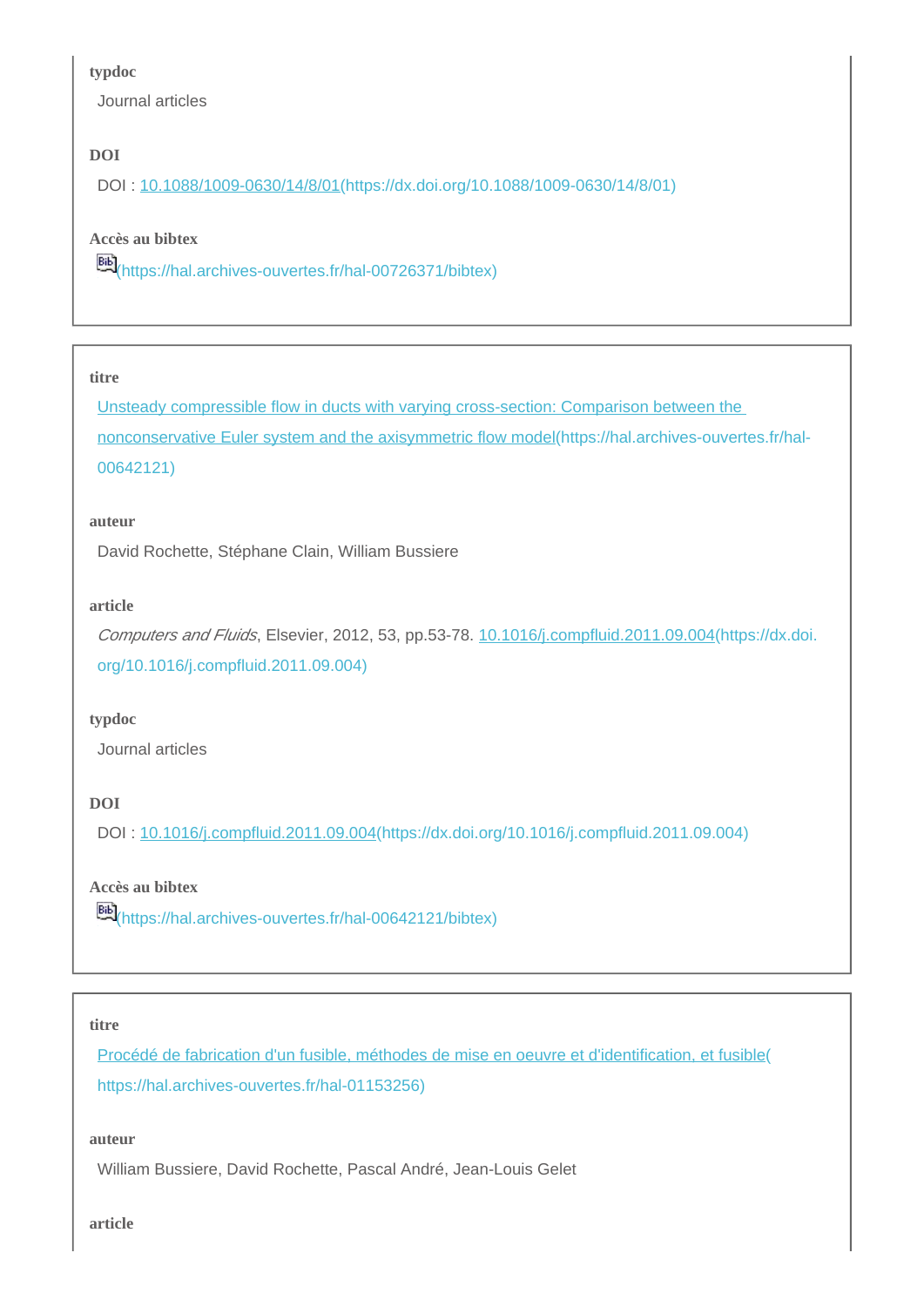France, N° de brevet: WO2012/123589 A1. 2012

## **typdoc**

Patents

## **Accès au bibtex**

[\(https://hal.archives-ouvertes.fr/hal-01153256/bibtex\)](https://hal.archives-ouvertes.fr/hal-01153256/bibtex)

### 2011

#### **titre**

[Numerical simulation of the porous filter properties for the internal arc mollifying effects\(https://hal.](https://hal.archives-ouvertes.fr/hal-00578796) [archives-ouvertes.fr/hal-00578796\)](https://hal.archives-ouvertes.fr/hal-00578796)

#### **auteur**

David Rochette, Stéphane Clain, François Gentils, J. Wild, William Bussiere

#### **article**

Electric Power Systems Research, Elsevier, 2011, 81 (1), pp.66 - 73. [10.1016/j.epsr.2010.07.002\(](https://dx.doi.org/10.1016/j.epsr.2010.07.002) [https://dx.doi.org/10.1016/j.epsr.2010.07.002\)](https://dx.doi.org/10.1016/j.epsr.2010.07.002)

## **typdoc**

Journal articles

## **DOI**

DOI : [10.1016/j.epsr.2010.07.002\(https://dx.doi.org/10.1016/j.epsr.2010.07.002\)](https://dx.doi.org/10.1016/j.epsr.2010.07.002)

## **Accès au bibtex**

**Bib**<sub>[\(https://hal.archives-ouvertes.fr/hal-00578796/bibtex\)](https://hal.archives-ouvertes.fr/hal-00578796/bibtex)</sub>

#### 2010

#### **titre**

[A multislope MUSCL method on unstructured meshes applied to compressible Euler equations for](https://hal.archives-ouvertes.fr/hal-00340087)  [axisymmetric swirling flows\(https://hal.archives-ouvertes.fr/hal-00340087\)](https://hal.archives-ouvertes.fr/hal-00340087)

#### **auteur**

Stéphane Clain, David Rochette, Rachid Touzani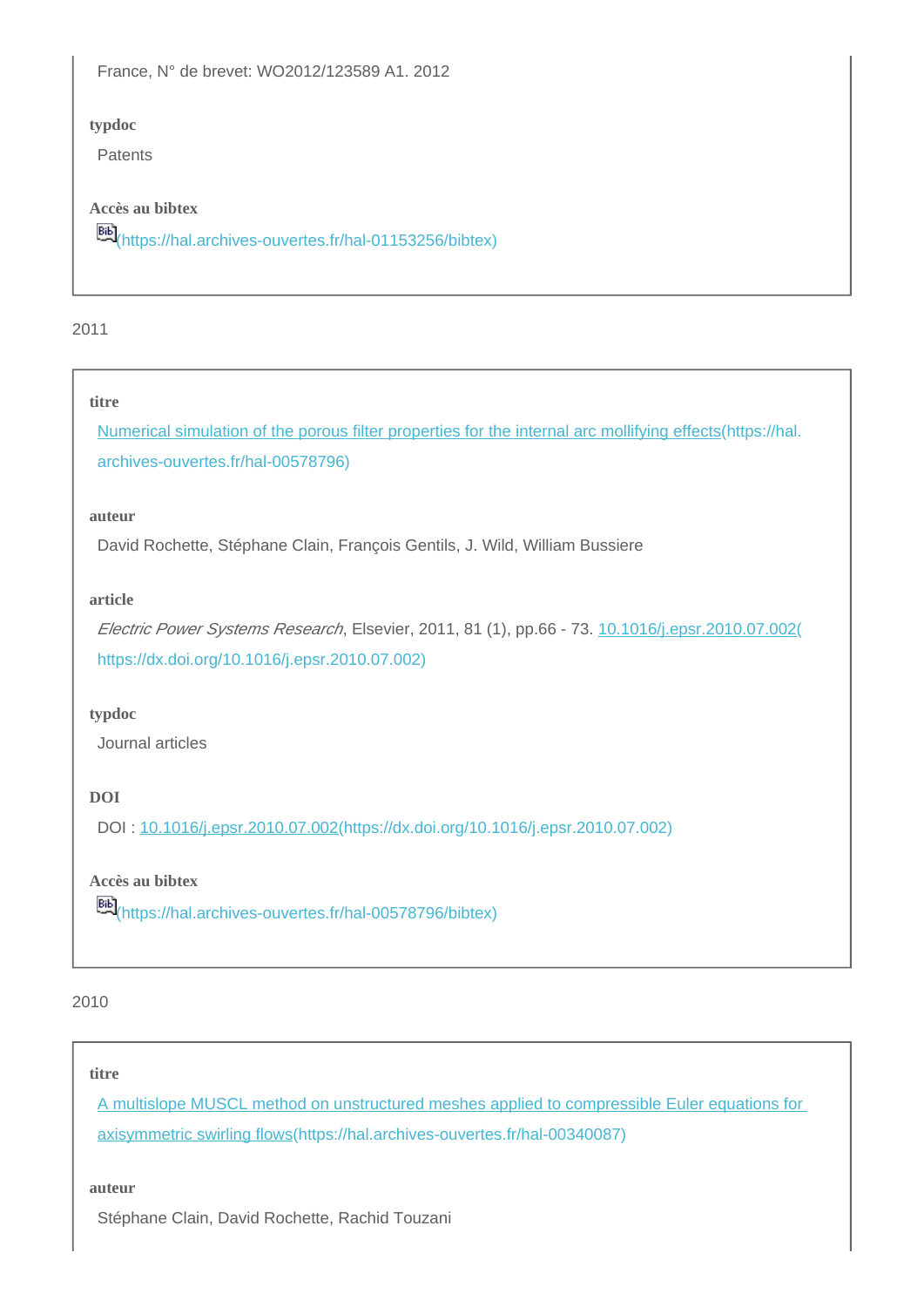Journal of Computational Physics, Elsevier, 2010, 229 (13), pp.4884-4906. [10.1016/j.jcp.2010.03.004\(](https://dx.doi.org/10.1016/j.jcp.2010.03.004) [https://dx.doi.org/10.1016/j.jcp.2010.03.004\)](https://dx.doi.org/10.1016/j.jcp.2010.03.004)

## **typdoc**

Journal articles

## **DOI**

DOI : [10.1016/j.jcp.2010.03.004\(https://dx.doi.org/10.1016/j.jcp.2010.03.004\)](https://dx.doi.org/10.1016/j.jcp.2010.03.004)

## **Accès au texte intégral et bibtex**

[\(https://hal.archives-ouvertes.fr/hal-00340087/file/crt-1.pdf\)](https://hal.archives-ouvertes.fr/hal-00340087/file/crt-1.pdf) [\(https://hal.archives-ouvertes.fr/hal-](https://hal.archives-ouvertes.fr/hal-00340087/bibtex)[00340087/bibtex\)](https://hal.archives-ouvertes.fr/hal-00340087/bibtex)

### **titre**

[A numerical simulation of axisymmetric ICP torches\(https://hal.archives-ouvertes.fr/hal-00578799\)](https://hal.archives-ouvertes.fr/hal-00578799)

### **auteur**

Stéphane Clain, David Rochette, Rachid Touzani, Mario Lino da Silva, Damien Vacher, Pascal André

## **article**

Fifth European Conference on Computational Fluid Dynamics ECCOMAS CFD 2010, Jun 2010, Lisbonne, Portugal. pp.1-12

## **typdoc**

Conference papers

## **Accès au bibtex**

[\(https://hal.archives-ouvertes.fr/hal-00578799/bibtex\)](https://hal.archives-ouvertes.fr/hal-00578799/bibtex)

#### **titre**

[Unsteady compressible flow in ducts with varying cross-section: Comparison between the](https://hal.archives-ouvertes.fr/hal-00493771)  [nonconservative Euler system and the axisymmetric flow model\(https://hal.archives-ouvertes.fr/hal-](https://hal.archives-ouvertes.fr/hal-00493771)[00493771\)](https://hal.archives-ouvertes.fr/hal-00493771)

#### **auteur**

David Rochette, Stéphane Clain, William Bussiere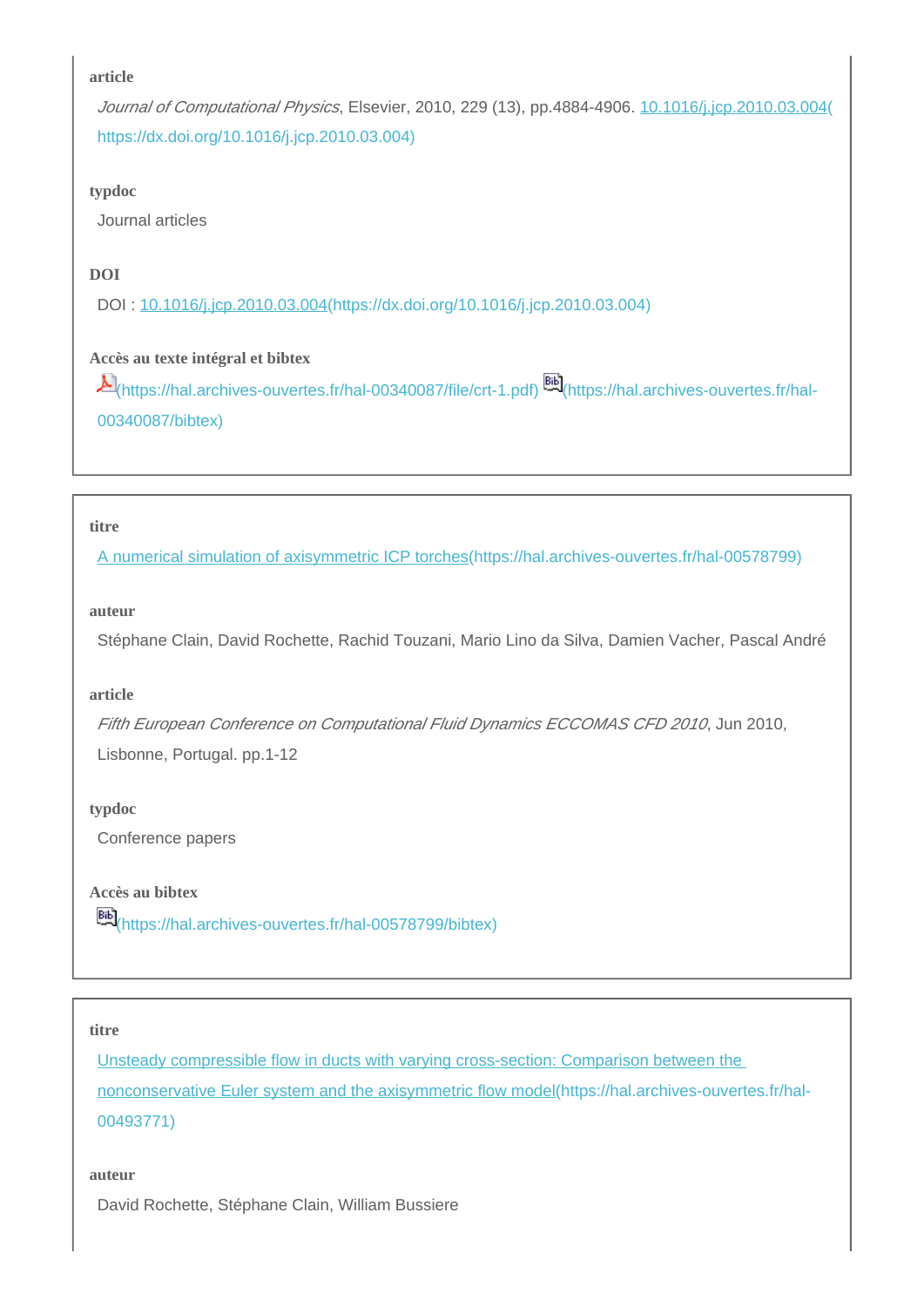2010

## **typdoc**

Preprints, Working Papers, ...

## **Accès au texte intégral et bibtex**

| Alttps://hal.archives-ouvertes.fr/hal-00493771/file/rcb_1Daxi2D.pdf) |  |
|----------------------------------------------------------------------|--|
| ouvertes.fr/hal-00493771/bibtex)                                     |  |

#### **titre**

[SIMULATIONS AND MEASUREMENTS OF THE PRE-ARCING TIMES IN HBC FUSES UNDER](https://hal.archives-ouvertes.fr/hal-00553878)  [TYPICAL ELECTRIC FAULTS\(https://hal.archives-ouvertes.fr/hal-00553878\)](https://hal.archives-ouvertes.fr/hal-00553878)

#### **auteur**

Steeve Sm Memiaghe, David Rochette, Rachid Touzani, Pascal André

## **article**

High Temperature Material Processes: An International Quarterly of High-Technology Plasma Processes, Begell House, 2010, 14 (3), pp.255

## **typdoc**

Journal articles

## **Accès au texte intégral et bibtex**

[\(https://hal.archives-ouvertes.fr/hal-00553878/file/10\\_jhtmp.pdf\)](https://hal.archives-ouvertes.fr/hal-00553878/file/10_jhtmp.pdf) [\(https://hal.archives-ouvertes.fr](https://hal.archives-ouvertes.fr/hal-00553878/bibtex) [/hal-00553878/bibtex\)](https://hal.archives-ouvertes.fr/hal-00553878/bibtex)

## **titre**

[Porous Filter Optimization to Improve the Safety of the Medium-Voltage Electrical Installations During](https://hal.archives-ouvertes.fr/hal-00523694)  [an Internal Arc Fault\(https://hal.archives-ouvertes.fr/hal-00523694\)](https://hal.archives-ouvertes.fr/hal-00523694)

## **auteur**

David Rochette, Stéphane Clain, William Bussiere, Pascal André, Charles Besnard

## **article**

IEEE Transactions on Power Delivery, Institute of Electrical and Electronics Engineers, 2010, 25 (4), pp.2464 - 2471. [10.1109/TPWRD.2010.2050606\(https://dx.doi.org/10.1109/TPWRD.2010.2050606\)](https://dx.doi.org/10.1109/TPWRD.2010.2050606)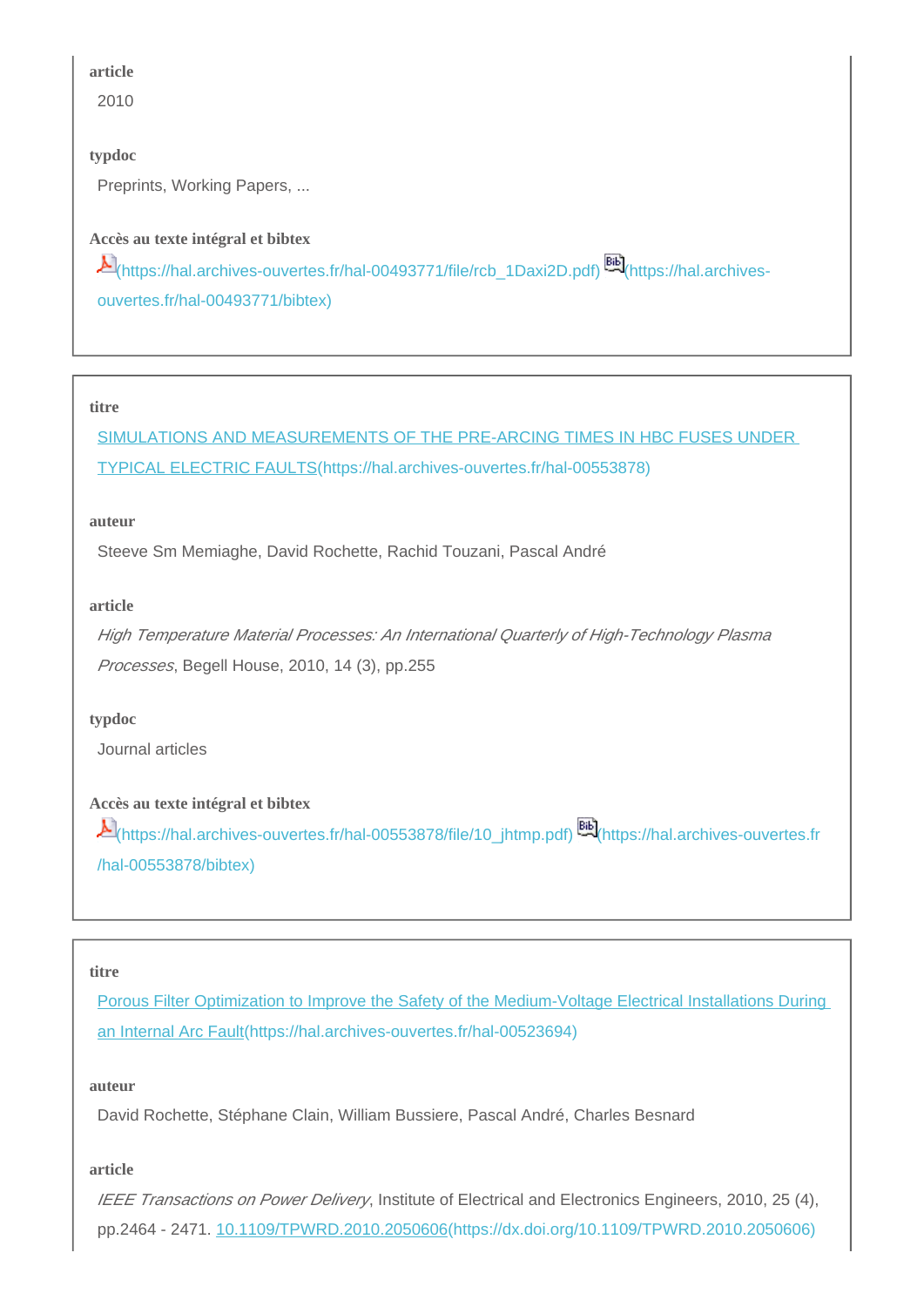#### **typdoc**

Journal articles

## **DOI**

DOI : [10.1109/TPWRD.2010.2050606\(https://dx.doi.org/10.1109/TPWRD.2010.2050606\)](https://dx.doi.org/10.1109/TPWRD.2010.2050606)

## **Accès au bibtex**

[\(https://hal.archives-ouvertes.fr/hal-00523694/bibtex\)](https://hal.archives-ouvertes.fr/hal-00523694/bibtex)

### 2009

### **titre**

[First- and second-order finite volume methods for the one-dimensional nonconservative Euler system\(](https://hal.archives-ouvertes.fr/hal-00465451) [https://hal.archives-ouvertes.fr/hal-00465451\)](https://hal.archives-ouvertes.fr/hal-00465451)

#### **auteur**

Stéphane Clain, David Rochette

#### **article**

Journal of Computational Physics, Elsevier, 2009, 228 (22), pp.8214 - 8248. [10.1016/j.jcp.](https://dx.doi.org/10.1016/j.jcp.2009.07.038) [2009.07.038\(https://dx.doi.org/10.1016/j.jcp.2009.07.038\)](https://dx.doi.org/10.1016/j.jcp.2009.07.038)

## **typdoc**

Journal articles

## **DOI**

DOI : [10.1016/j.jcp.2009.07.038\(https://dx.doi.org/10.1016/j.jcp.2009.07.038\)](https://dx.doi.org/10.1016/j.jcp.2009.07.038)

## **Accès au bibtex**

[\(https://hal.archives-ouvertes.fr/hal-00465451/bibtex\)](https://hal.archives-ouvertes.fr/hal-00465451/bibtex)

#### **titre**

[First- and Second-order finite volume methods for the one-dimensional nonconservative Euler system](https://hal.archives-ouvertes.fr/hal-00368547) [\(https://hal.archives-ouvertes.fr/hal-00368547\)](https://hal.archives-ouvertes.fr/hal-00368547)

#### **auteur**

Stéphane Clain, David Rochette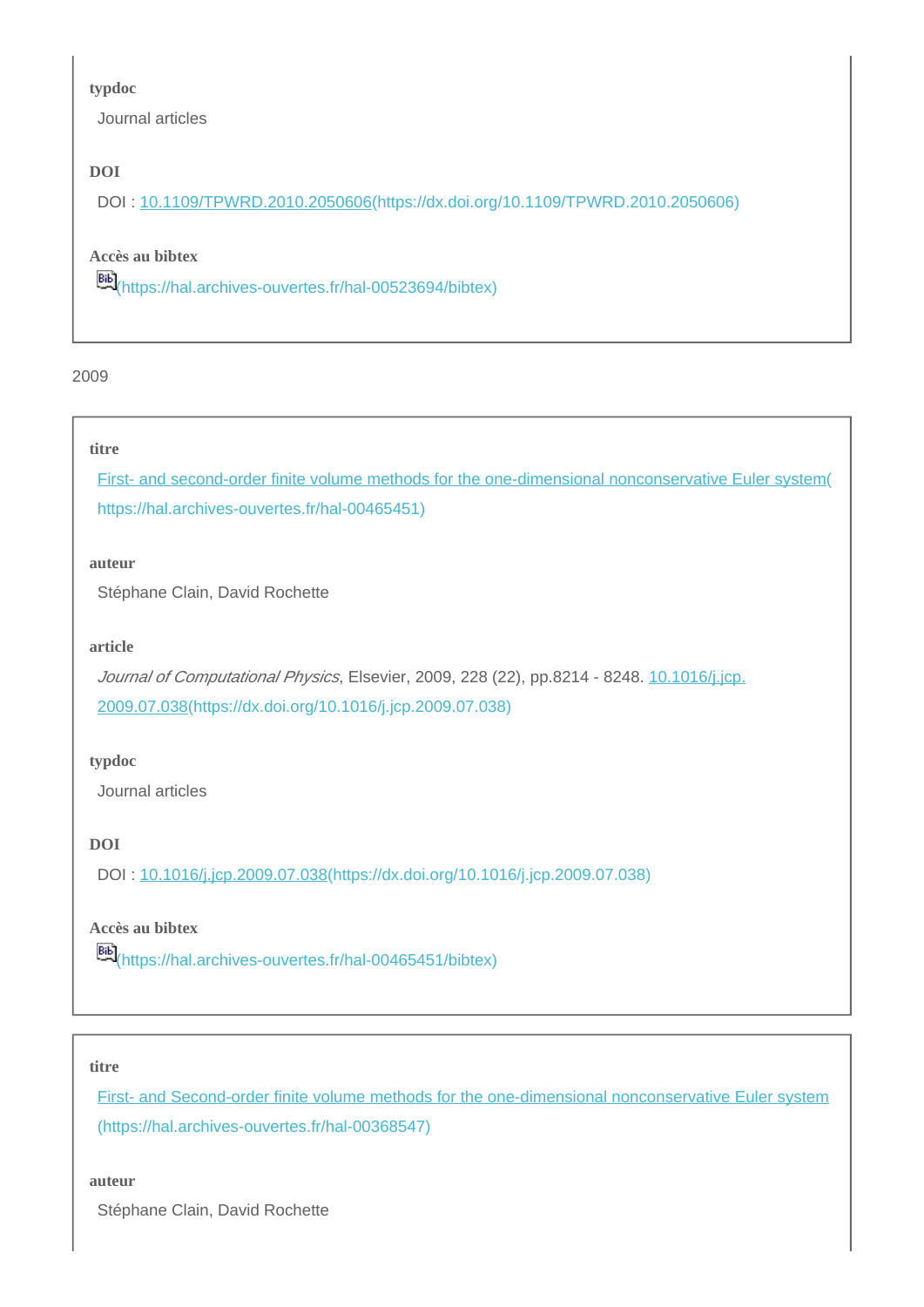2009

## **typdoc**

Preprints, Working Papers, ...

## **Accès au texte intégral et bibtex**

[\(https://hal.archives-ouvertes.fr/hal-00368547/file/clain\\_rochette.pdf\)](https://hal.archives-ouvertes.fr/hal-00368547/file/clain_rochette.pdf) [\(https://hal.archives](https://hal.archives-ouvertes.fr/hal-00368547/bibtex)[ouvertes.fr/hal-00368547/bibtex\)](https://hal.archives-ouvertes.fr/hal-00368547/bibtex)

2008

#### **titre**

[Rapport d'étude sur l'étude des cellules moyenne tension\(https://hal.archives-ouvertes.fr/hal-](https://hal.archives-ouvertes.fr/hal-00363959)[00363959\)](https://hal.archives-ouvertes.fr/hal-00363959)

#### **auteur**

Cyrille Achard, William Bussiere, Stéphane Clain, David Rochette

**article**

2008

#### **typdoc**

Other publications

**Accès au bibtex**

[\(https://hal.archives-ouvertes.fr/hal-00363959/bibtex\)](https://hal.archives-ouvertes.fr/hal-00363959/bibtex)

#### **titre**

[FIRST STEP IN THEORETICAL APPROACH IN STUDY OF MARS AND TITAN ATMOSPHERES](https://hal.archives-ouvertes.fr/hal-00405341)  [WITH AN INDUCTIVELY COUPLED PLASMA TORCH\(https://hal.archives-ouvertes.fr/hal-00405341\)](https://hal.archives-ouvertes.fr/hal-00405341)

#### **auteur**

Pascal André, Stéphane Clain, Michel Dudeck, Boujema Izrar, David Rochette, Rachid Touzani, Damien Vacher

**article**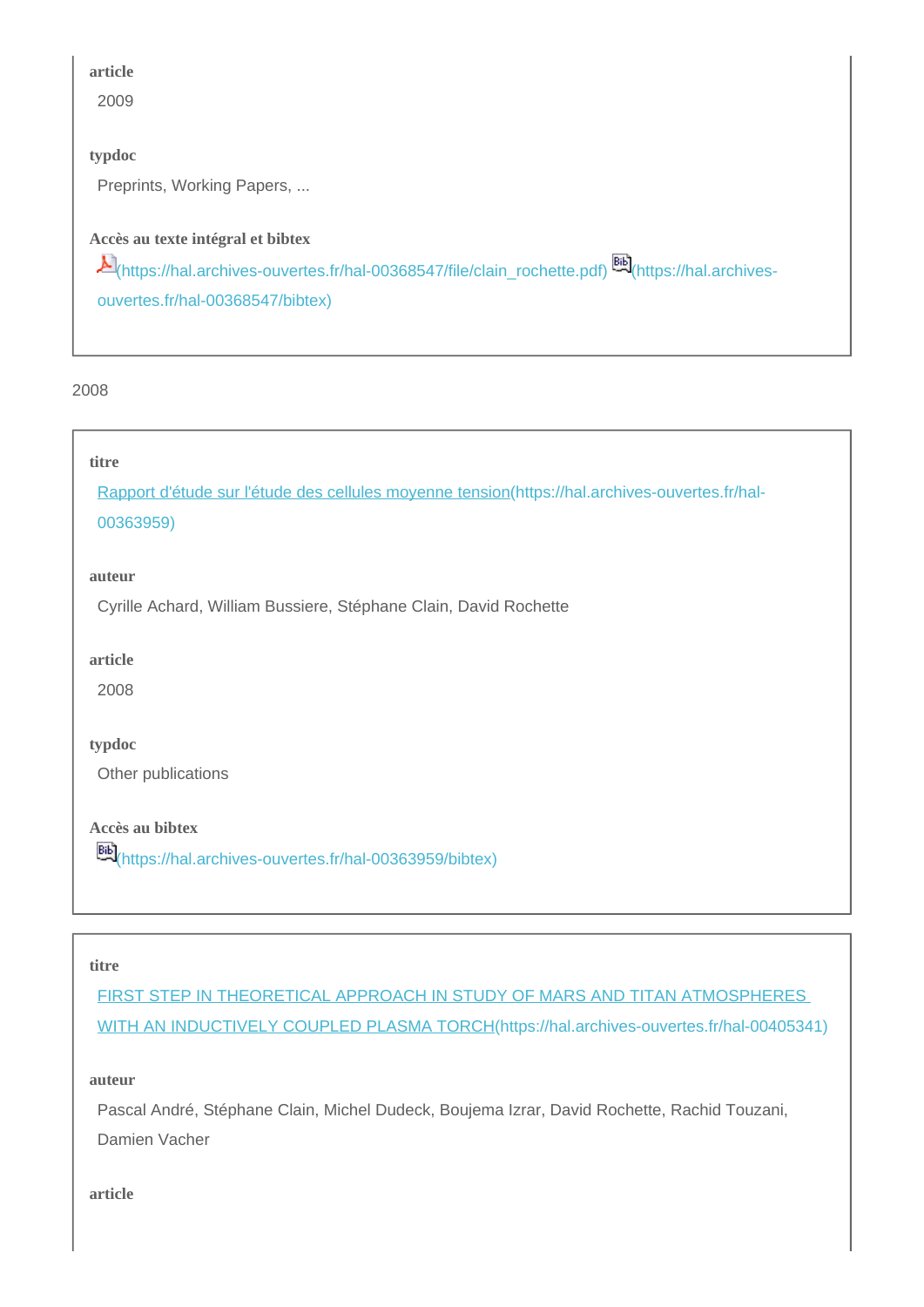Radiation of High Temperature Gases in Atmospheric Entry, Sep 2008, Heraklion, Greece. pp. 06\_Andr

## **typdoc**

Conference papers

## **Accès au texte intégral et bibtex**

[\(https://hal.archives-ouvertes.fr/hal-00405341/file/LAEPT\\_Andre.pdf\)](https://hal.archives-ouvertes.fr/hal-00405341/file/LAEPT_Andre.pdf) [\(https://hal.archives](https://hal.archives-ouvertes.fr/hal-00405341/bibtex)[ouvertes.fr/hal-00405341/bibtex\)](https://hal.archives-ouvertes.fr/hal-00405341/bibtex)

#### **titre**

[Experimental study of HBC fuses working at short and medium pre-arcing times\(https://hal.archives](https://hal.archives-ouvertes.fr/hal-00345477)[ouvertes.fr/hal-00345477\)](https://hal.archives-ouvertes.fr/hal-00345477)

#### **auteur**

William Bussiere, Pascal André, Thierry Latchimy, David Rochette, Gérard Velleaud, Jean-Louis Gelet, François Gentils, Juan-Carlos Perez-Quesada, Thierry Rambaud

#### **article**

Journal of Physics D: Applied Physics, IOP Publishing, 2008, 41 (19), 13 pp. [10.1088/0022-3727/41](https://dx.doi.org/10.1088/0022-3727/41/19/195210) [/19/195210\(https://dx.doi.org/10.1088/0022-3727/41/19/195210\)](https://dx.doi.org/10.1088/0022-3727/41/19/195210)

## **typdoc**

Journal articles

## **DOI**

DOI : [10.1088/0022-3727/41/19/195210\(https://dx.doi.org/10.1088/0022-3727/41/19/195210\)](https://dx.doi.org/10.1088/0022-3727/41/19/195210)

#### **Accès au bibtex**

[\(https://hal.archives-ouvertes.fr/hal-00345477/bibtex\)](https://hal.archives-ouvertes.fr/hal-00345477/bibtex)

#### **titre**

Pre-arcing times in HBC fuse for high fault currents. Comparison between simulation and experiment. [https://hal.archives-ouvertes.fr/hal-00345500\)](https://hal.archives-ouvertes.fr/hal-00345500)

**auteur**

Steeve Sm Memiaghe, William Bussiere, David Rochette, Rachid Touzani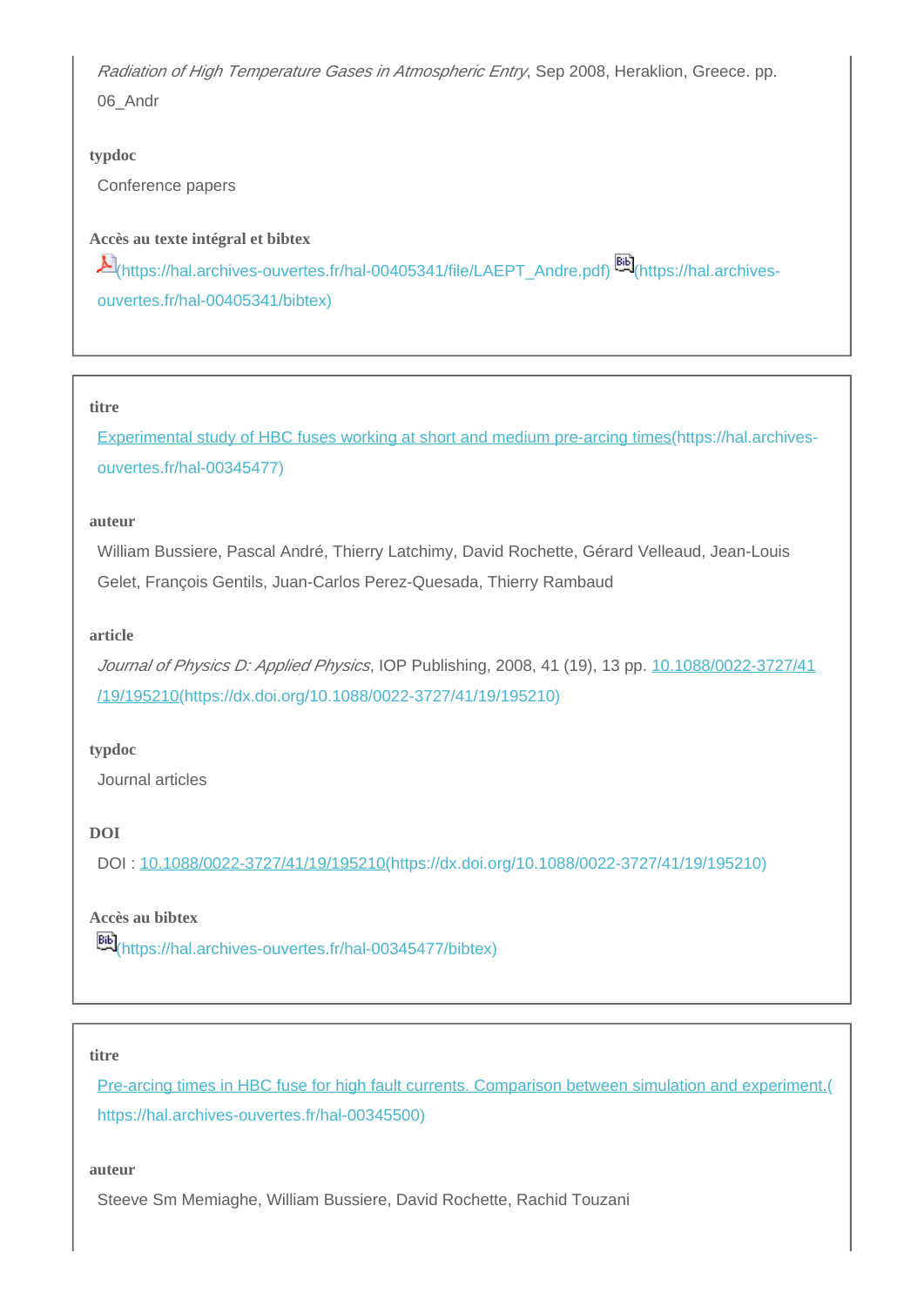High Temperature Material Processes: An International Quarterly of High-Technology Plasma Processes, Begell House, 2008, 12 (3), pp 243-260

#### **typdoc**

Journal articles

## **Accès au bibtex**

[\(https://hal.archives-ouvertes.fr/hal-00345500/bibtex\)](https://hal.archives-ouvertes.fr/hal-00345500/bibtex)

#### **titre**

[Numerical Investigations on the Pressure Wave Absorption and the Gas Cooling Interacting in a](https://hal.archives-ouvertes.fr/hal-00202599)  [Porous Filter, During an Internal arc Fault in a Medium-Voltage Cell\(https://hal.archives-ouvertes.fr](https://hal.archives-ouvertes.fr/hal-00202599) [/hal-00202599\)](https://hal.archives-ouvertes.fr/hal-00202599)

#### **auteur**

David Rochette, Stéphane Clain, François Gentils

#### **article**

IEEE Transactions on Power Delivery, Institute of Electrical and Electronics Engineers, 2008, 23 (1), pp.203-212. [10.1109/TPWRD.2007.911104\(https://dx.doi.org/10.1109/TPWRD.2007.911104\)](https://dx.doi.org/10.1109/TPWRD.2007.911104)

## **typdoc**

Journal articles

## **DOI**

DOI : [10.1109/TPWRD.2007.911104\(https://dx.doi.org/10.1109/TPWRD.2007.911104\)](https://dx.doi.org/10.1109/TPWRD.2007.911104)

#### **Accès au bibtex**

[\(https://hal.archives-ouvertes.fr/hal-00202599/bibtex\)](https://hal.archives-ouvertes.fr/hal-00202599/bibtex)

#### **titre**

[Pre-arcing times in HBC fuse for high fault currents. Comparison between simulation and experiment\(](https://hal.archives-ouvertes.fr/hal-02393063) [https://hal.archives-ouvertes.fr/hal-02393063\)](https://hal.archives-ouvertes.fr/hal-02393063)

#### **auteur**

S Memiaghe, William Bussière, David Rochette, Rachid Touzani, Pascal André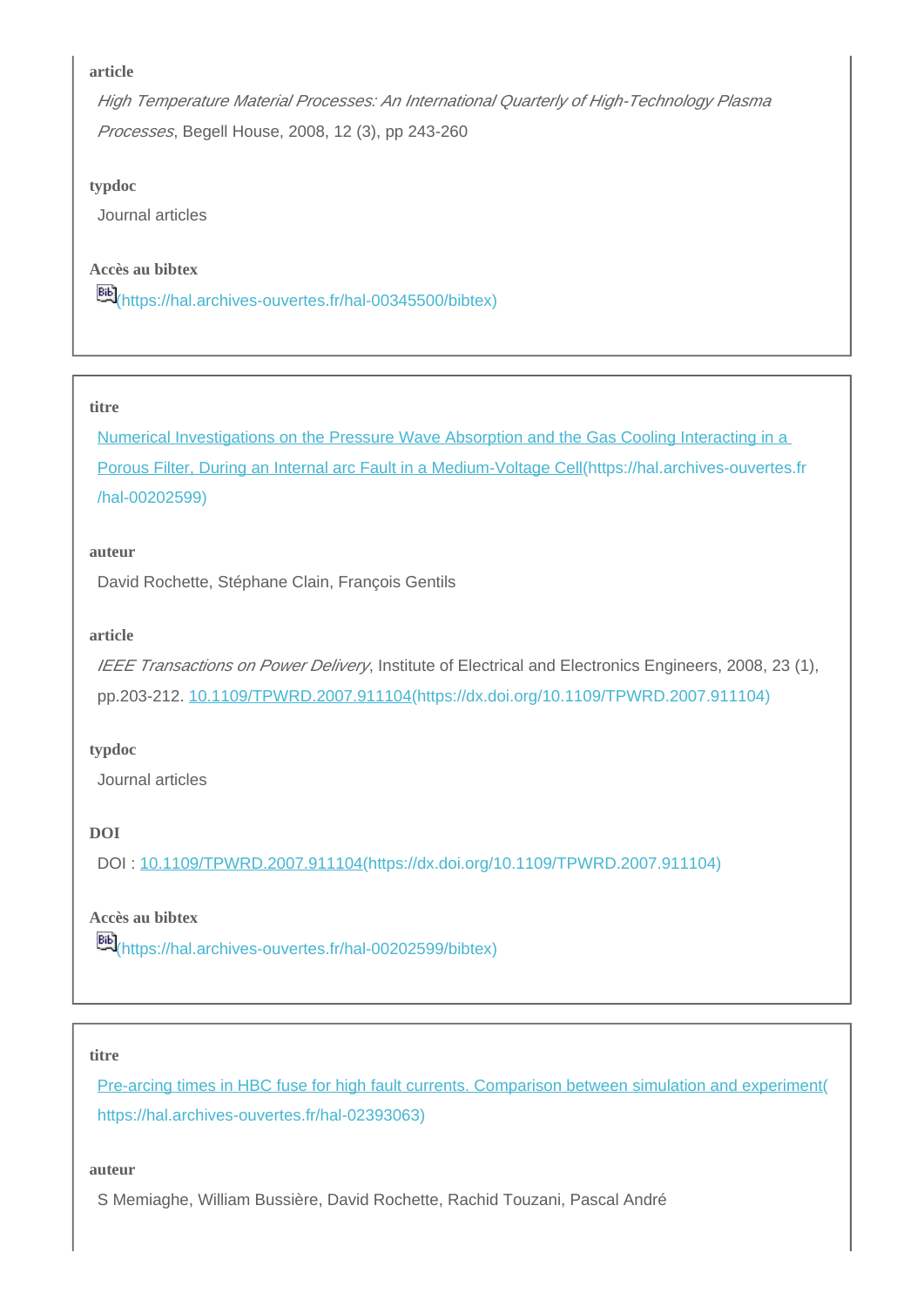High Temperature Material Processes: An International Quarterly of High-Technology Plasma Processes, Begell House, 2008, 12 (3-4), pp.345-364. [10.1615/HighTempMatProc.v12.i3-4.50\(](https://dx.doi.org/10.1615/HighTempMatProc.v12.i3-4.50) [https://dx.doi.org/10.1615/HighTempMatProc.v12.i3-4.50\)](https://dx.doi.org/10.1615/HighTempMatProc.v12.i3-4.50)

## **typdoc**

Journal articles

## **DOI**

DOI : [10.1615/HighTempMatProc.v12.i3-4.50\(https://dx.doi.org/10.1615/HighTempMatProc.v12.i3-](https://dx.doi.org/10.1615/HighTempMatProc.v12.i3-4.50) [4.50\)](https://dx.doi.org/10.1615/HighTempMatProc.v12.i3-4.50)

## **Accès au bibtex**

[\(https://hal.archives-ouvertes.fr/hal-02393063/bibtex\)](https://hal.archives-ouvertes.fr/hal-02393063/bibtex)

## 2007

## **titre**

[Rapport d'étude sur l'étude des cellules moyenne tension\(https://hal.archives-ouvertes.fr/hal-](https://hal.archives-ouvertes.fr/hal-00363958)[00363958\)](https://hal.archives-ouvertes.fr/hal-00363958)

#### **auteur**

Cyrille Achard, William Bussiere, Stéphane Clain, David Rochette

#### **article**

2007

#### **typdoc**

Other publications

## **Accès au bibtex**

[\(https://hal.archives-ouvertes.fr/hal-00363958/bibtex\)](https://hal.archives-ouvertes.fr/hal-00363958/bibtex)

#### **titre**

[Numerical method for pre-arcing times : application in HBC fuses with heavy fault-currents\(https://hal.](https://hal.archives-ouvertes.fr/hal-00285034) [archives-ouvertes.fr/hal-00285034\)](https://hal.archives-ouvertes.fr/hal-00285034)

**auteur**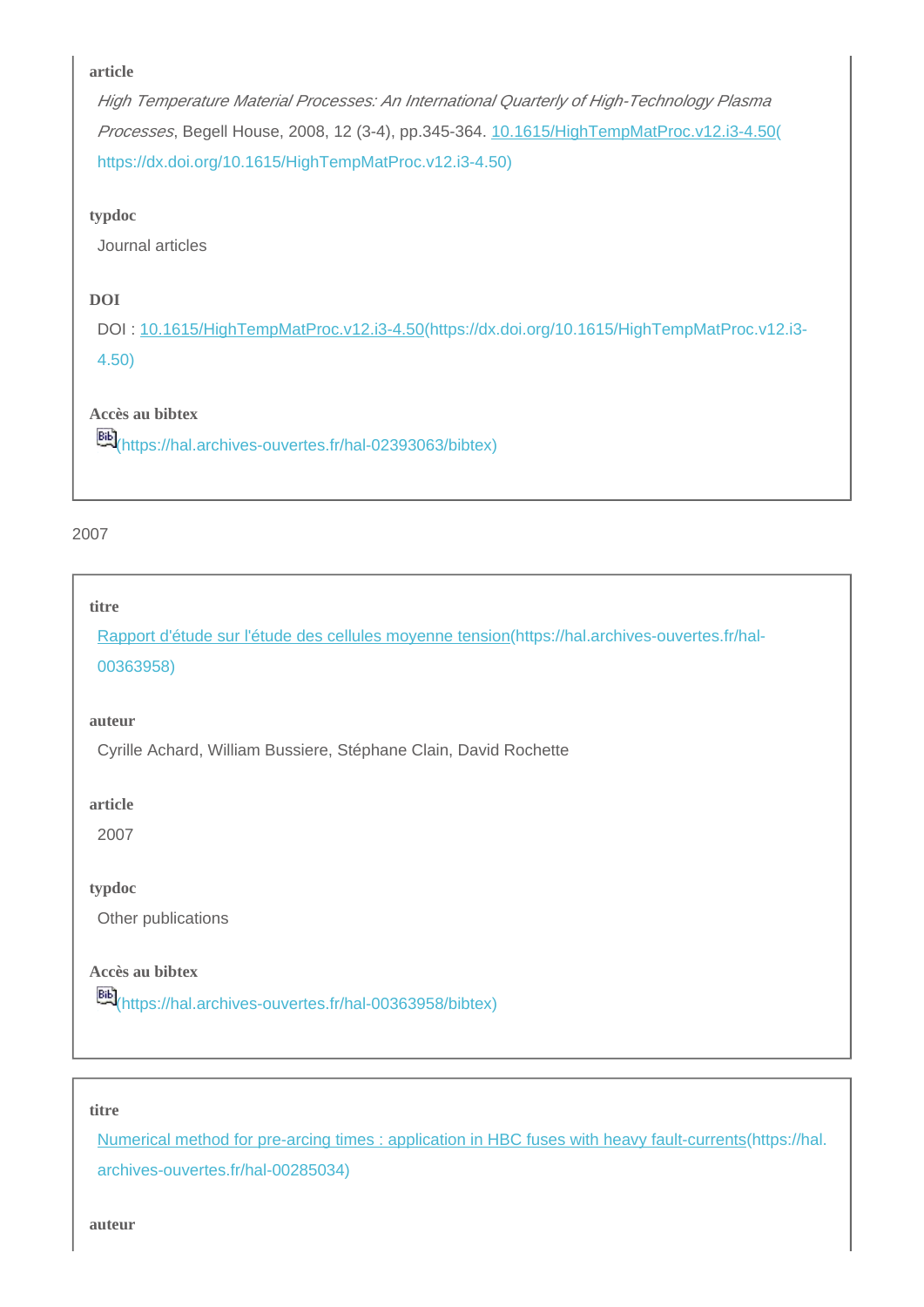Steeve Sm Memiaghe, William Bussiere, David Rochette

## **article**

ICEFA 2007, Sep 2007, CEYRAT, France. pp.127-132

#### **typdoc**

Conference papers

#### **Accès au bibtex**

[\(https://hal.archives-ouvertes.fr/hal-00285034/bibtex\)](https://hal.archives-ouvertes.fr/hal-00285034/bibtex)

#### **titre**

[MODELLING OF THE PRE-ARCING PERIOD IN HBC FUSES INCLUDING SOLID - LIQUID -](https://hal.archives-ouvertes.fr/hal-00174332)  [VAPOUR PHASE CHANGES OF THE FUSE ELEMENT\(https://hal.archives-ouvertes.fr/hal-00174332](https://hal.archives-ouvertes.fr/hal-00174332) [\)](https://hal.archives-ouvertes.fr/hal-00174332)

#### **auteur**

David Rochette, William Bussiere, Rachid Touzani, Steeve Sm Memiaghe, G. Velleaud, Pascal André

#### **article**

8th International Conference on Electric Fuses and their Applications ICEFA, Sep 2007, Clermont-Ferrand, France. pp.87 - 93

#### **typdoc**

Conference papers

**Accès au bibtex**

[66]<br>[\(https://hal.archives-ouvertes.fr/hal-00174332/bibtex\)](https://hal.archives-ouvertes.fr/hal-00174332/bibtex)

#### **titre**

[Experimental diagnostic and numerical simulation of an internal arc fault in a medium voltag cell\(](https://hal.archives-ouvertes.fr/hal-00363956) [https://hal.archives-ouvertes.fr/hal-00363956\)](https://hal.archives-ouvertes.fr/hal-00363956)

#### **auteur**

François Gentils, David Rochette, William Bussiere, Stéphane Clain

**article**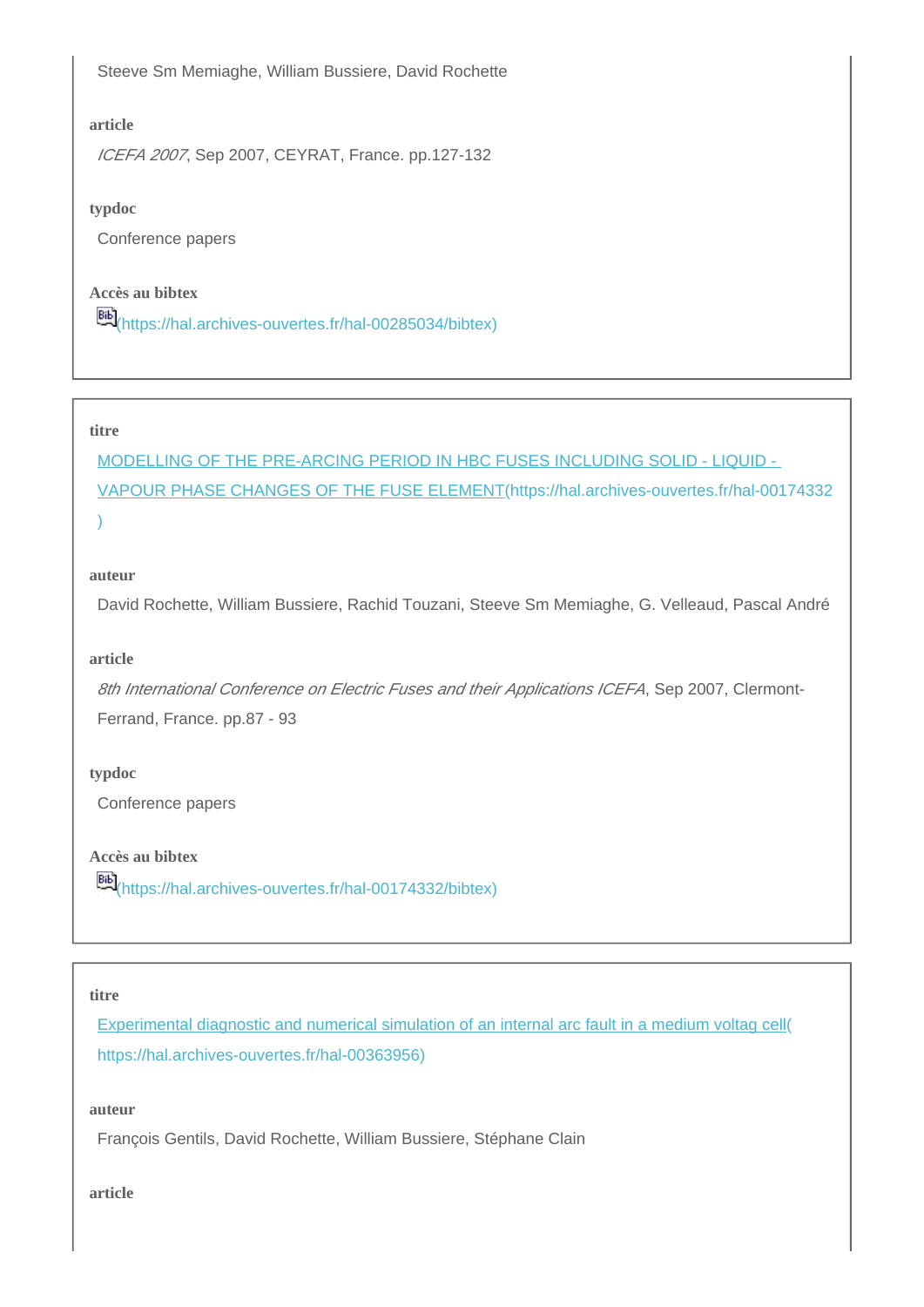XVIIth Symposium on Physics of Switching Arc, FSO, Sep 2007, Nové Msto na Morav, Czech Republic

#### **typdoc**

Conference papers

#### **Accès au bibtex**

[\(https://hal.archives-ouvertes.fr/hal-00363956/bibtex\)](https://hal.archives-ouvertes.fr/hal-00363956/bibtex)

#### **titre**

Measurement of the pre-arcing time and the fulgurite length in HBC fuse in the case of tests [performed with an AC 100 kVA station\(https://hal.archives-ouvertes.fr/hal-00200877\)](https://hal.archives-ouvertes.fr/hal-00200877)

#### **auteur**

William Bussiere, David Rochette, Steeve Sm Memiaghe, Gérard Velleaud, Thierry Latchimy, Pascal André

#### **article**

International Conference on Electric Fuses and their Applications, Sep 2007, Clermont-Ferrand, France. pp 35-40

#### **typdoc**

Conference papers

## **Accès au bibtex**

[\(https://hal.archives-ouvertes.fr/hal-00200877/bibtex\)](https://hal.archives-ouvertes.fr/hal-00200877/bibtex)

#### **titre**

[Study of the SiO2 plasma radiation. Application to the fuse arc plasma\(https://hal.archives-ouvertes.fr](https://hal.archives-ouvertes.fr/hal-00200881) [/hal-00200881\)](https://hal.archives-ouvertes.fr/hal-00200881)

#### **auteur**

William Bussiere, David Rochette, Pascal André, Gérard Velleaud, Steeve Sm Memiaghe

#### **article**

International Conference on Electric Fuses and their Applications, Sep 2007, France. pp 109-119

**typdoc**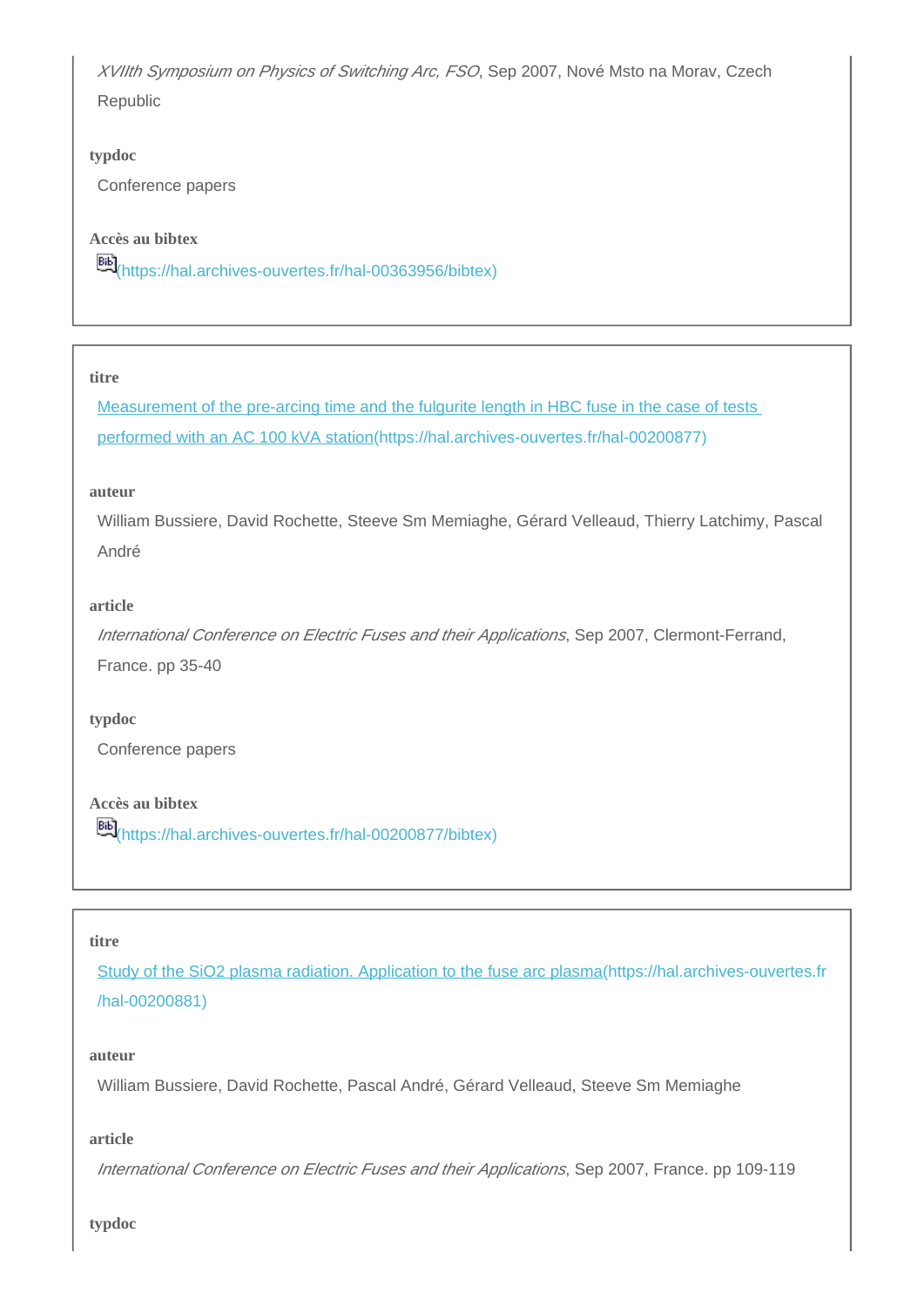Conference papers

## **Accès au bibtex**

[\(https://hal.archives-ouvertes.fr/hal-00200881/bibtex\)](https://hal.archives-ouvertes.fr/hal-00200881/bibtex)

## **titre**

[Rapport d'étude dans le cadre du Groupement d'Etude des Fusibles en Moyenne Tension # Avril](https://hal.archives-ouvertes.fr/hal-00200888)  [2007\(https://hal.archives-ouvertes.fr/hal-00200888\)](https://hal.archives-ouvertes.fr/hal-00200888)

#### **auteur**

William Bussiere, Pascal André, Thierry Latchimy, Steeve Sm Memiaghe, David Rochette, Gérard Velleaud, Cyrille Achard

#### **article**

2007

#### **typdoc**

Other publications

**Accès au bibtex**

**Bib**<sub>[\(https://hal.archives-ouvertes.fr/hal-00200888/bibtex\)](https://hal.archives-ouvertes.fr/hal-00200888/bibtex)</sub>

#### **titre**

[Régime de pré-arc en forte surcharge dans les fusibles MT. Modélisation et comparaison\(https://hal.](https://hal.archives-ouvertes.fr/hal-00174339) [archives-ouvertes.fr/hal-00174339\)](https://hal.archives-ouvertes.fr/hal-00174339)

## **auteur**

Steeve Sm Memiaghe, Rachid Touzani, David Rochette, William Bussiere

## **article**

8ème colloque sur les arcs électriques - CAE VIII, Mar 2007, Rouen, France

## **typdoc**

Conference papers

## **Accès au bibtex**

[\(https://hal.archives-ouvertes.fr/hal-00174339/bibtex\)](https://hal.archives-ouvertes.fr/hal-00174339/bibtex)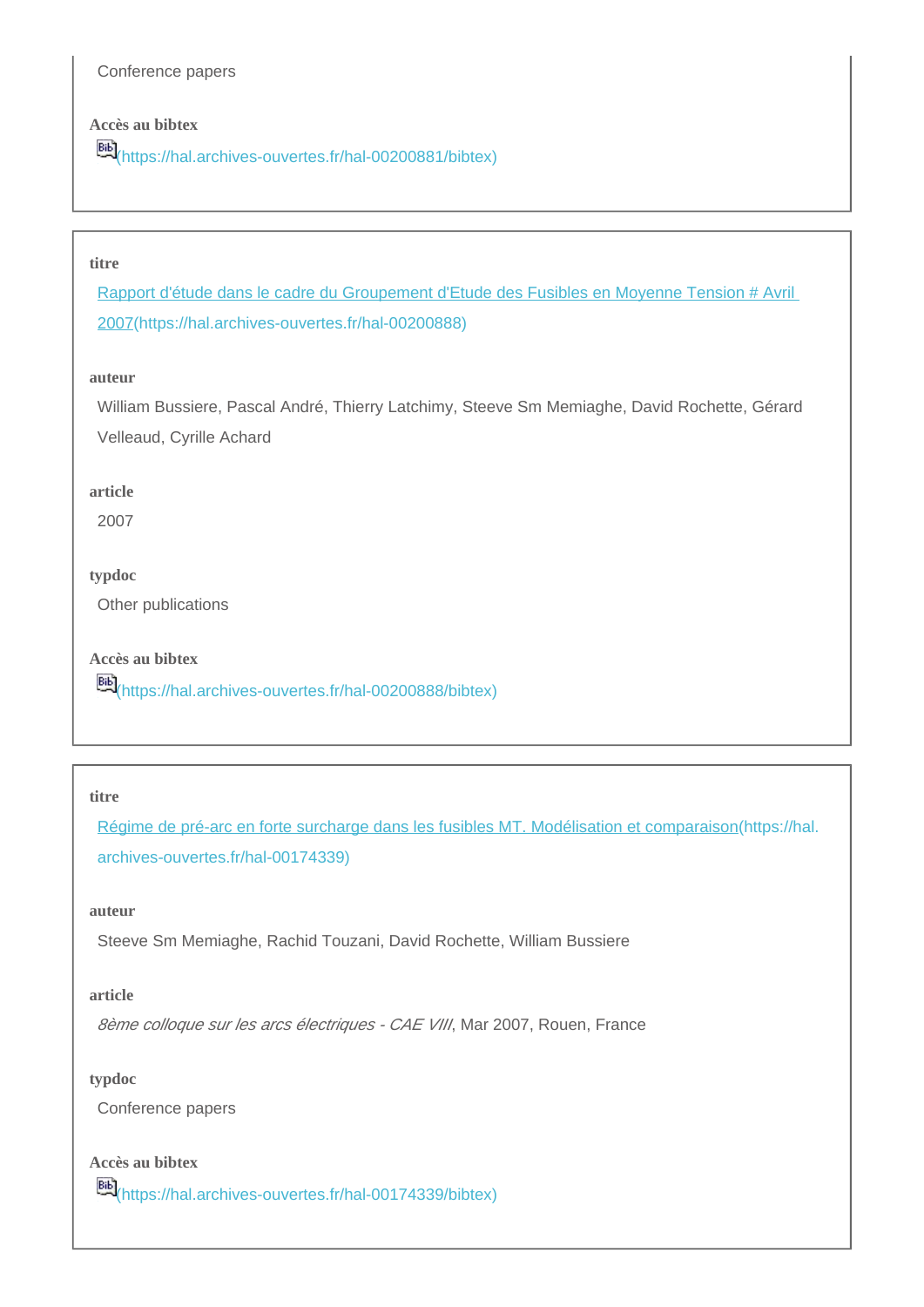#### **titre**

[Caractérisation expérimentale et simulation numérique d'un défaut d'arc interne dans l'appareillage](https://hal.archives-ouvertes.fr/hal-00174337)  [électrique moyenne tension\(https://hal.archives-ouvertes.fr/hal-00174337\)](https://hal.archives-ouvertes.fr/hal-00174337)

#### **auteur**

François Gentils, David Rochette, Stéphane Clain

#### **article**

8ème colloque sur les Arcs Electriques - CAE VIII, Mar 2007, Rouen, France

#### **typdoc**

Conference papers

## **Accès au bibtex**

**Bib**<sub>[\(https://hal.archives-ouvertes.fr/hal-00174337/bibtex\)](https://hal.archives-ouvertes.fr/hal-00174337/bibtex)</sub>

#### **titre**

Numerical study of the short pre-arcing time in high breaking capacity fuses via an enthalpy [formulation\(https://hal.archives-ouvertes.fr/hal-00163191\)](https://hal.archives-ouvertes.fr/hal-00163191)

#### **auteur**

David Rochette, Rachid Touzani, William Bussiere

#### **article**

Journal of Physics D: Applied Physics, IOP Publishing, 2007, 40 (15), pp.4544-4551. [10.1088/0022-](https://dx.doi.org/10.1088/0022-3727/40/15/026) [3727/40/15/026\(https://dx.doi.org/10.1088/0022-3727/40/15/026\)](https://dx.doi.org/10.1088/0022-3727/40/15/026)

#### **typdoc**

Journal articles

## **DOI**

DOI : [10.1088/0022-3727/40/15/026\(https://dx.doi.org/10.1088/0022-3727/40/15/026\)](https://dx.doi.org/10.1088/0022-3727/40/15/026)

## **Accès au bibtex**

[\(https://hal.archives-ouvertes.fr/hal-00163191/bibtex\)](https://hal.archives-ouvertes.fr/hal-00163191/bibtex)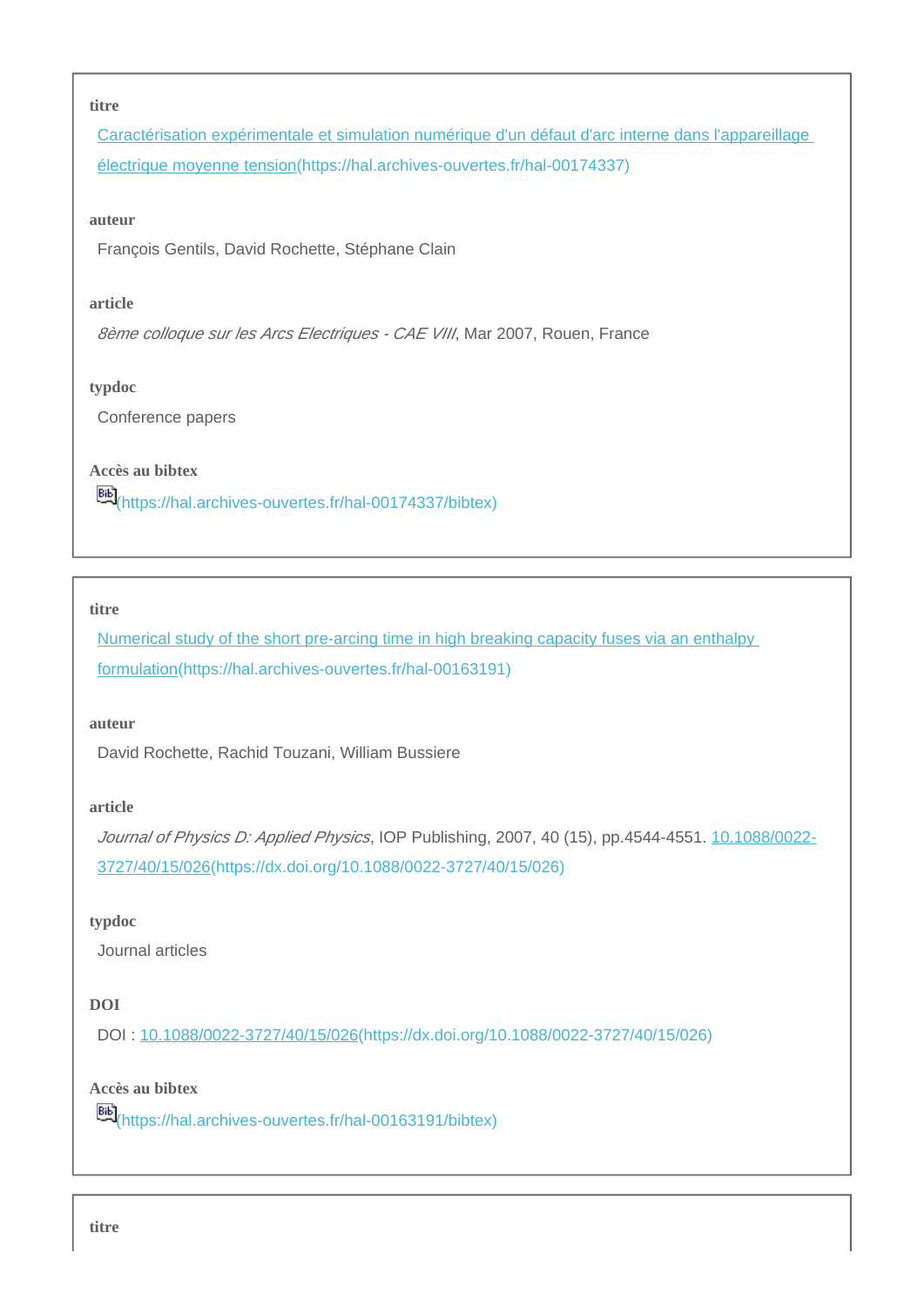[Contributions to numerical developments in shock waves attenuation in porous filters\(https://hal.](https://hal.archives-ouvertes.fr/hal-00168277) [archives-ouvertes.fr/hal-00168277\)](https://hal.archives-ouvertes.fr/hal-00168277)

#### **auteur**

David Rochette

## **article**

Shock Waves, Springer Verlag, 2007, 17 (1-2), pp.103-112. [10.1007/s00193-007-0095-9\(https://dx.](https://dx.doi.org/10.1007/s00193-007-0095-9) [doi.org/10.1007/s00193-007-0095-9\)](https://dx.doi.org/10.1007/s00193-007-0095-9)

### **typdoc**

Journal articles

## **DOI**

DOI : [10.1007/s00193-007-0095-9\(https://dx.doi.org/10.1007/s00193-007-0095-9\)](https://dx.doi.org/10.1007/s00193-007-0095-9)

## **Accès au bibtex**

[66]<br>[\(https://hal.archives-ouvertes.fr/hal-00168277/bibtex\)](https://hal.archives-ouvertes.fr/hal-00168277/bibtex)

#### **titre**

[Modelling of the pre-arcing period in hbc fuses including solid-liquid-vapor phase changes of the fuse](https://hal.archives-ouvertes.fr/hal-02398538)  [element.\(https://hal.archives-ouvertes.fr/hal-02398538\)](https://hal.archives-ouvertes.fr/hal-02398538)

## **auteur**

David Rochette, Rachid Touzani, William Bussière

#### **article**

8th International Conference on Electric Fuses and their Applications, 2007, Clermont-Ferrand, France

#### **typdoc**

Conference papers

## **Accès au bibtex**

[\(https://hal.archives-ouvertes.fr/hal-02398538/bibtex\)](https://hal.archives-ouvertes.fr/hal-02398538/bibtex)

#### **titre**

[Transport Coefficients of Ag–SiO2 Plasmas\(https://hal.archives-ouvertes.fr/hal-00167734\)](https://hal.archives-ouvertes.fr/hal-00167734)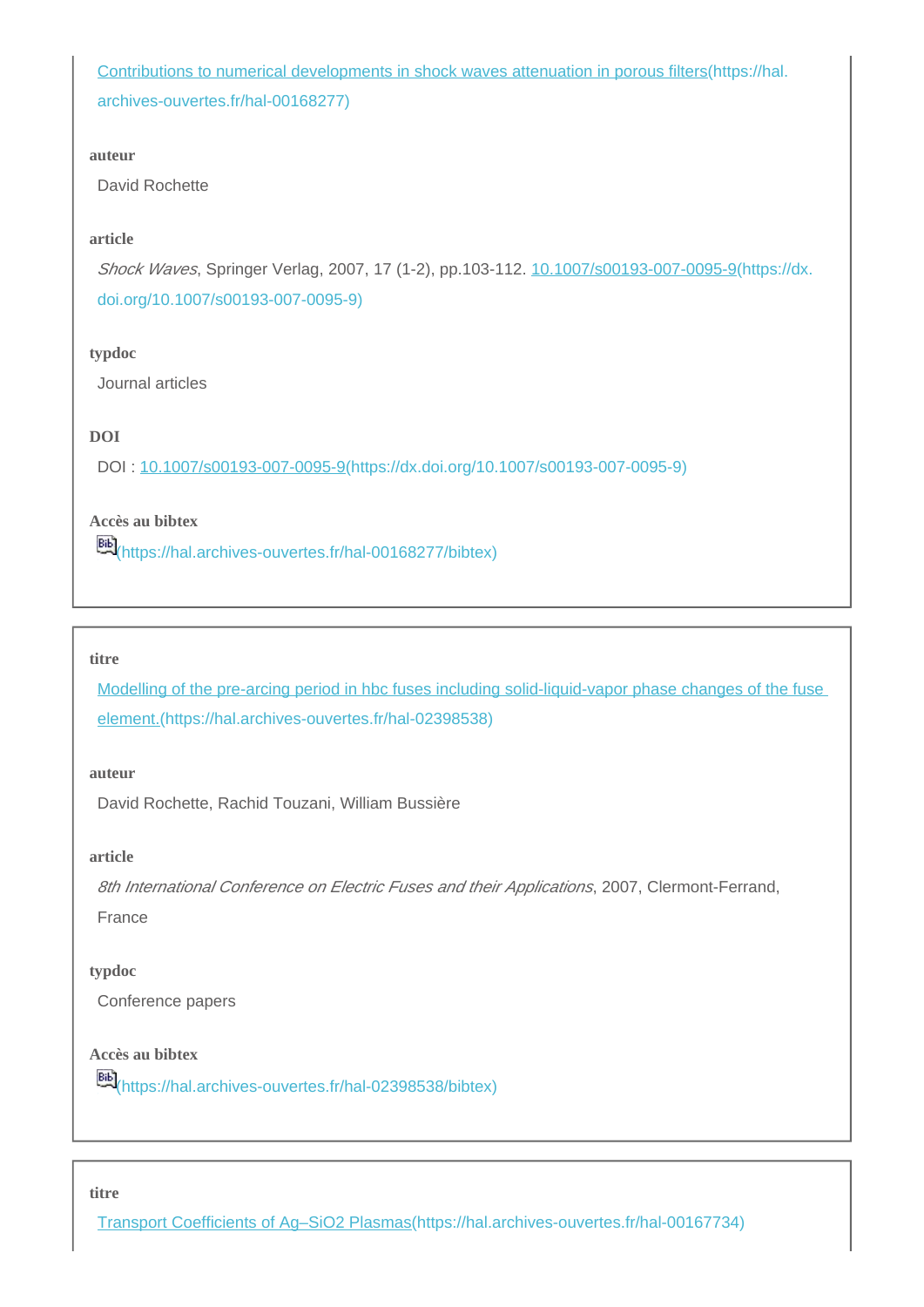#### **auteur**

Pascal André, William Bussiere, David Rochette

## **article**

Plasma Chemistry and Plasma Processing, Springer Verlag, 2007, 27 (4), pp.381-403. [10.1007](https://dx.doi.org/10.1007/s11090-007-9086-y) [/s11090-007-9086-y\(https://dx.doi.org/10.1007/s11090-007-9086-y\)](https://dx.doi.org/10.1007/s11090-007-9086-y)

#### **typdoc**

Journal articles

## **DOI**

DOI : [10.1007/s11090-007-9086-y\(https://dx.doi.org/10.1007/s11090-007-9086-y\)](https://dx.doi.org/10.1007/s11090-007-9086-y)

### **Accès au bibtex**

[\(https://hal.archives-ouvertes.fr/hal-00167734/bibtex\)](https://hal.archives-ouvertes.fr/hal-00167734/bibtex)

#### **titre**

[Two-dimensional modelling of internal arc effects in an enclosed MV cell provided with a protection](https://hal.archives-ouvertes.fr/hal-00145254)  [porous filter\(https://hal.archives-ouvertes.fr/hal-00145254\)](https://hal.archives-ouvertes.fr/hal-00145254)

#### **auteur**

David Rochette, Stéphane Clain, Pascal André, William Bussiere, François Gentils

#### **article**

Journal of Physics D: Applied Physics, IOP Publishing, 2007, 40, pp.3137-3144. [10.1088/0022-3727](https://dx.doi.org/10.1088/0022-3727/40/10/017) [/40/10/017\(https://dx.doi.org/10.1088/0022-3727/40/10/017\)](https://dx.doi.org/10.1088/0022-3727/40/10/017)

#### **typdoc**

Journal articles

## **DOI**

DOI : [10.1088/0022-3727/40/10/017\(https://dx.doi.org/10.1088/0022-3727/40/10/017\)](https://dx.doi.org/10.1088/0022-3727/40/10/017)

## **Accès au bibtex**

[66]<br>[\(https://hal.archives-ouvertes.fr/hal-00145254/bibtex\)](https://hal.archives-ouvertes.fr/hal-00145254/bibtex)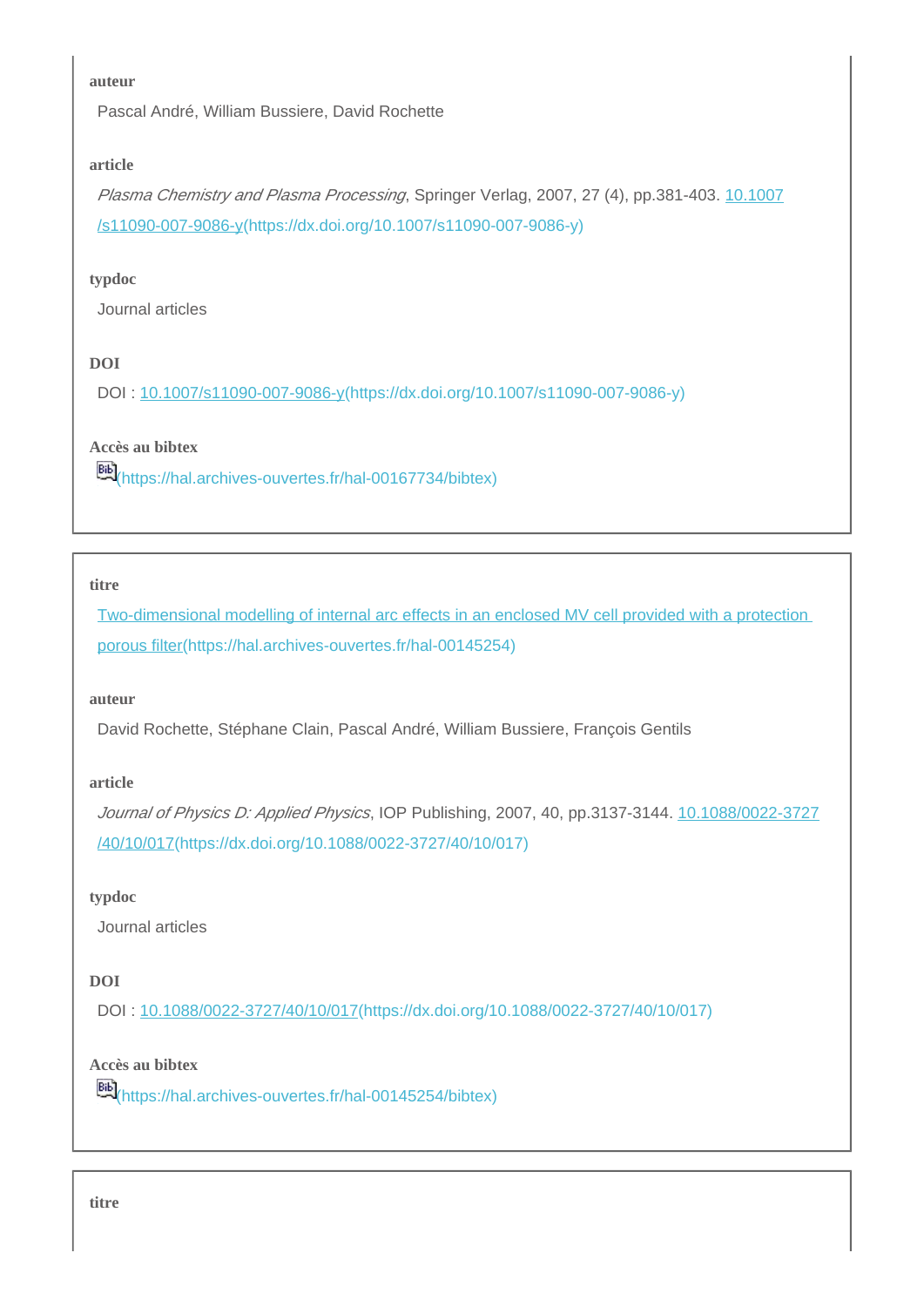[Numerical study of the short pre-arcing time in HBC fuses via an enthalpy formulation\(https://hal.](https://hal.archives-ouvertes.fr/hal-00123743) [archives-ouvertes.fr/hal-00123743\)](https://hal.archives-ouvertes.fr/hal-00123743)

#### **auteur**

Rachid Touzani, David Rochette, William Bussiere

### **article**

Journal of Physics D: Applied Physics, IOP Publishing, 2007, 40, pp.4544-4551. [10.1088/0022-3727](https://dx.doi.org/10.1088/0022-3727/40/15/026) [/40/15/026\(https://dx.doi.org/10.1088/0022-3727/40/15/026\)](https://dx.doi.org/10.1088/0022-3727/40/15/026)

#### **typdoc**

Journal articles

## **DOI**

DOI : [10.1088/0022-3727/40/15/026\(https://dx.doi.org/10.1088/0022-3727/40/15/026\)](https://dx.doi.org/10.1088/0022-3727/40/15/026)

## **Accès au texte intégral et bibtex**

[\(https://hal.archives-ouvertes.fr/hal-00123743/file/RTB-1.pdf\)](https://hal.archives-ouvertes.fr/hal-00123743/file/RTB-1.pdf) [\(https://hal.archives-ouvertes.fr/hal-](https://hal.archives-ouvertes.fr/hal-00123743/bibtex)[00123743/bibtex\)](https://hal.archives-ouvertes.fr/hal-00123743/bibtex)

## 2006

#### **titre**

[Rapport d'étude dans le cadre du Groupement d'Etude des Fusibles en Moyenne Tension # Juillet](https://hal.archives-ouvertes.fr/hal-00085556)  [2006\(https://hal.archives-ouvertes.fr/hal-00085556\)](https://hal.archives-ouvertes.fr/hal-00085556)

#### **auteur**

William Bussiere, Cyrille Achard, Pascal André, Thierry Latchimy, A. Lefort, David Rochette, Gérard Velleaud

#### **article**

2006

#### **typdoc**

Other publications

**Accès au bibtex**

**EE**<sup>[\(https://hal.archives-ouvertes.fr/hal-00085556/bibtex\)](https://hal.archives-ouvertes.fr/hal-00085556/bibtex)</sup>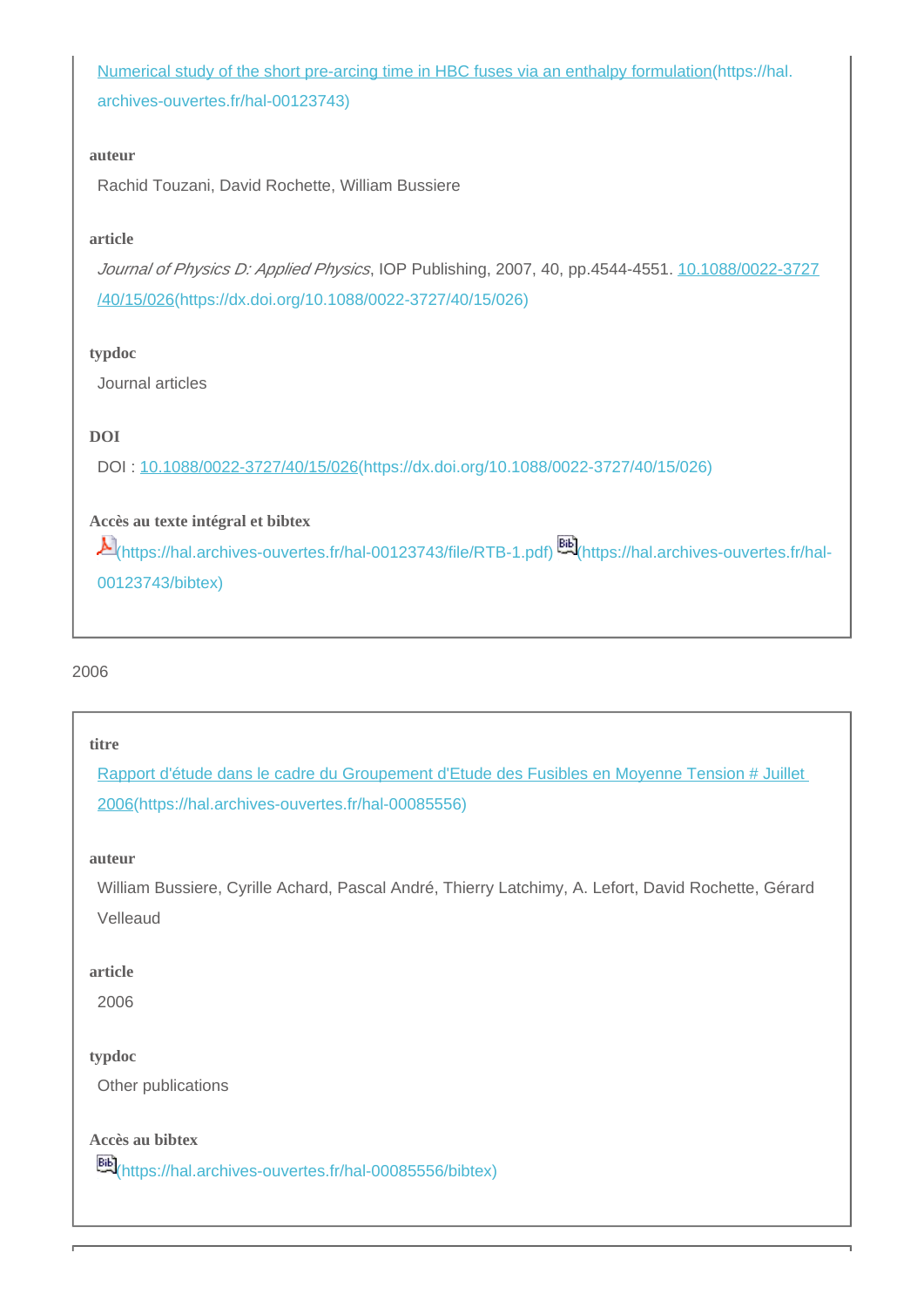#### **titre**

[Two-dimensional computation of gas flow in a porous bed characterized by a porosity jump\(https://hal.](https://hal.archives-ouvertes.fr/hal-00110925) [archives-ouvertes.fr/hal-00110925\)](https://hal.archives-ouvertes.fr/hal-00110925)

#### **auteur**

David Rochette, Stéphane Clain

#### **article**

Journal of Computational Physics, Elsevier, 2006, 219, pp.104-119. [10.1016/j.jcp.2006.03.013\(](https://dx.doi.org/10.1016/j.jcp.2006.03.013) [https://dx.doi.org/10.1016/j.jcp.2006.03.013\)](https://dx.doi.org/10.1016/j.jcp.2006.03.013)

### **typdoc**

Journal articles

## **DOI**

DOI : [10.1016/j.jcp.2006.03.013\(https://dx.doi.org/10.1016/j.jcp.2006.03.013\)](https://dx.doi.org/10.1016/j.jcp.2006.03.013)

## **Accès au bibtex**

[\(https://hal.archives-ouvertes.fr/hal-00110925/bibtex\)](https://hal.archives-ouvertes.fr/hal-00110925/bibtex)

## **titre**

[Rapport d'étude dans le cadre du Groupement d'Etude des Fusibles en Moyenne Tension – Février](https://hal.archives-ouvertes.fr/hal-00019683)  [2006\(https://hal.archives-ouvertes.fr/hal-00019683\)](https://hal.archives-ouvertes.fr/hal-00019683)

#### **auteur**

William Bussiere, Cyrille Achard, Pascal André, Thierry Latchimy, A. Lefort, David Rochette, Gérard Velleaud

#### **article**

2006

## **typdoc**

Other publications

## **Accès au bibtex**

[\(https://hal.archives-ouvertes.fr/hal-00019683/bibtex\)](https://hal.archives-ouvertes.fr/hal-00019683/bibtex)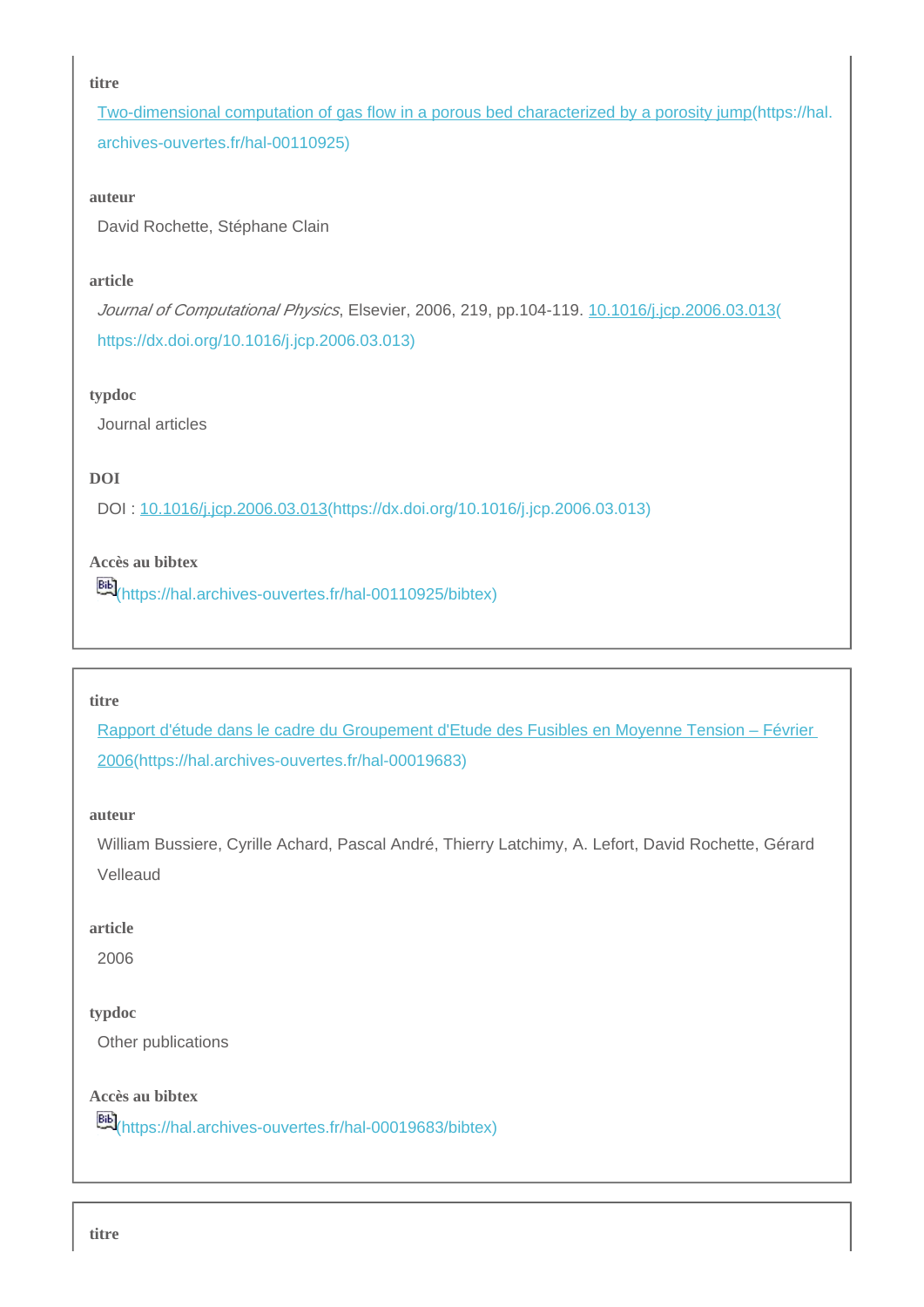[Measurements of Darcy and Forchheimer coefficients for silica sand beads\(https://hal.archives](https://hal.archives-ouvertes.fr/hal-00022735)[ouvertes.fr/hal-00022735\)](https://hal.archives-ouvertes.fr/hal-00022735)

#### **auteur**

William Bussiere, David Rochette, Thierry Latchimy, Gérard Velleaud, Pascal André

#### **article**

High Temperature Material Processes: An International Quarterly of High-Technology Plasma Processes, Begell House, 2006, 10, Issue 1, pp.55-78

#### **typdoc**

Journal articles

## **Accès au bibtex**

[66]<br>[\(https://hal.archives-ouvertes.fr/hal-00022735/bibtex\)](https://hal.archives-ouvertes.fr/hal-00022735/bibtex)

#### **titre**

[Modélisation et simulation numérique d'une onde de pression dans un filtre de protection consécutif à](https://hal.archives-ouvertes.fr/hal-00085020)  [un défaut d'arc interne\(https://hal.archives-ouvertes.fr/hal-00085020\)](https://hal.archives-ouvertes.fr/hal-00085020)

#### **auteur**

David Rochette, Stéphane Clain, William Bussiere, Pascal André

#### **article**

Séminaire Partenaires Universitaires "Arc & Contacts Electriques" 27-28 mars 2006, 2006, Grenoble, France

#### **typdoc**

Conference papers

## **Accès au bibtex**

[\(https://hal.archives-ouvertes.fr/hal-00085020/bibtex\)](https://hal.archives-ouvertes.fr/hal-00085020/bibtex)

#### **titre**

[Numerical simulation of a pressure wave interacting with a protection filter during an internal arc fault](https://hal.archives-ouvertes.fr/hal-00118764)  [in a medium voltage cell\(https://hal.archives-ouvertes.fr/hal-00118764\)](https://hal.archives-ouvertes.fr/hal-00118764)

**auteur**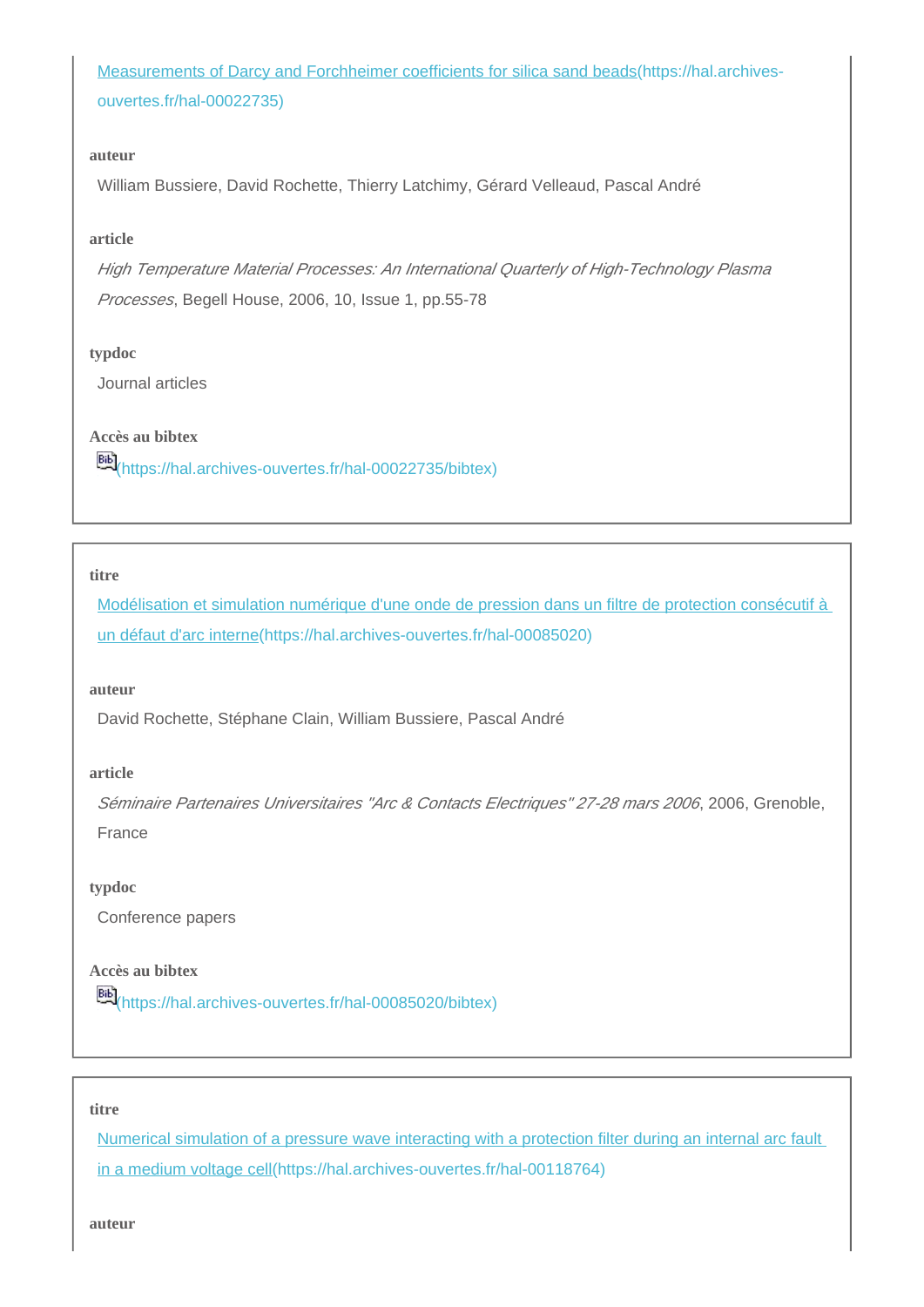David Rochette, Stéphane Clain, François Gentils, Pascal André, William Bussiere

#### **article**

2006, pp.200-203

### **typdoc**

Conference papers

## **Accès au bibtex**

[66]<br>[\(https://hal.archives-ouvertes.fr/hal-00118764/bibtex\)](https://hal.archives-ouvertes.fr/hal-00118764/bibtex)

2005

## **titre**

[Étude de la dégradation des matériaux en contact avec un arc électrique ou un plasma.\(https://hal.](https://hal.archives-ouvertes.fr/hal-00084539) [archives-ouvertes.fr/hal-00084539\)](https://hal.archives-ouvertes.fr/hal-00084539)

#### **auteur**

Emmanuel Duffour, Pascal André, William Bussiere, David Rochette, Gérard Velleaud, M'Hammed Abbaoui, André Lefort, Thierry Latchimy, Patrice Malfreyt

## **article**

1er Symposium en Sciences des Matériaux. Projet Matériaux Avancés, Synthèse, Caractérisation : de l'Innovation aux Fonctionnalités (MASCIF)., 2005, Clermont Ferrand, France

#### **typdoc**

Conference papers

**Accès au bibtex** [\(https://hal.archives-ouvertes.fr/hal-00084539/bibtex\)](https://hal.archives-ouvertes.fr/hal-00084539/bibtex)

#### **titre**

[Local heat transfer of compressible fluid in porous media: application to the HBC fuse\(https://hal.](https://hal.archives-ouvertes.fr/hal-00018413) [archives-ouvertes.fr/hal-00018413\)](https://hal.archives-ouvertes.fr/hal-00018413)

**auteur**

David Rochette, Stéphane Clain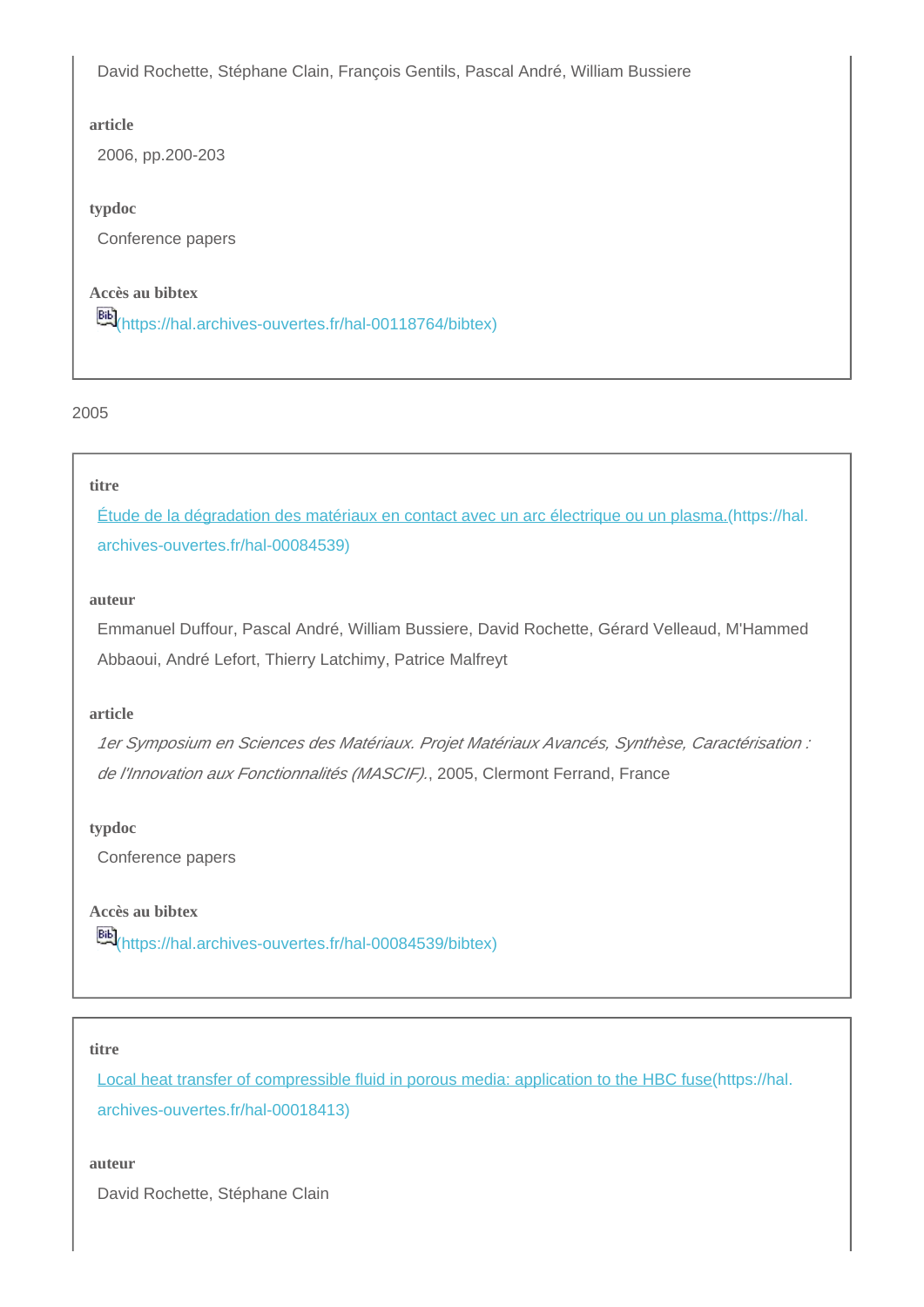International Journal of Heat and Fluid Flow, Elsevier, 2005, 26, Issue 2, pp.322-333. [10.1016/j.](https://dx.doi.org/10.1016/j.ijheatfluidflow.2004.09.001) [ijheatfluidflow.2004.09.001\(https://dx.doi.org/10.1016/j.ijheatfluidflow.2004.09.001\)](https://dx.doi.org/10.1016/j.ijheatfluidflow.2004.09.001)

#### **typdoc**

Journal articles

## **DOI**

DOI : [10.1016/j.ijheatfluidflow.2004.09.001\(https://dx.doi.org/10.1016/j.ijheatfluidflow.2004.09.001\)](https://dx.doi.org/10.1016/j.ijheatfluidflow.2004.09.001)

## **Accès au bibtex**

[\(https://hal.archives-ouvertes.fr/hal-00018413/bibtex\)](https://hal.archives-ouvertes.fr/hal-00018413/bibtex)

#### **titre**

[Numerical scheme to compute a compressible gas flow in variable porosity media\(https://hal.archives](https://hal.archives-ouvertes.fr/hal-00018411)[ouvertes.fr/hal-00018411\)](https://hal.archives-ouvertes.fr/hal-00018411)

#### **auteur**

David Rochette, Stéphane Clain, Thierry Buffard

#### **article**

International Journal of Computational Fluid Dynamics, Taylor & Francis, 2005, 19. No 4, pp.299-309. [10.1080/10618560500162702\(https://dx.doi.org/10.1080/10618560500162702\)](https://dx.doi.org/10.1080/10618560500162702)

#### **typdoc**

Journal articles

### **DOI**

DOI : [10.1080/10618560500162702\(https://dx.doi.org/10.1080/10618560500162702\)](https://dx.doi.org/10.1080/10618560500162702)

## **Accès au bibtex**

[\(https://hal.archives-ouvertes.fr/hal-00018411/bibtex\)](https://hal.archives-ouvertes.fr/hal-00018411/bibtex)

#### **titre**

[Rapport d'étude dans le cadre du Groupement d'Etude des Fusibles en Moyenne Tension – Juin 2005](https://hal.archives-ouvertes.fr/hal-00019682) [\(https://hal.archives-ouvertes.fr/hal-00019682\)](https://hal.archives-ouvertes.fr/hal-00019682)

**auteur**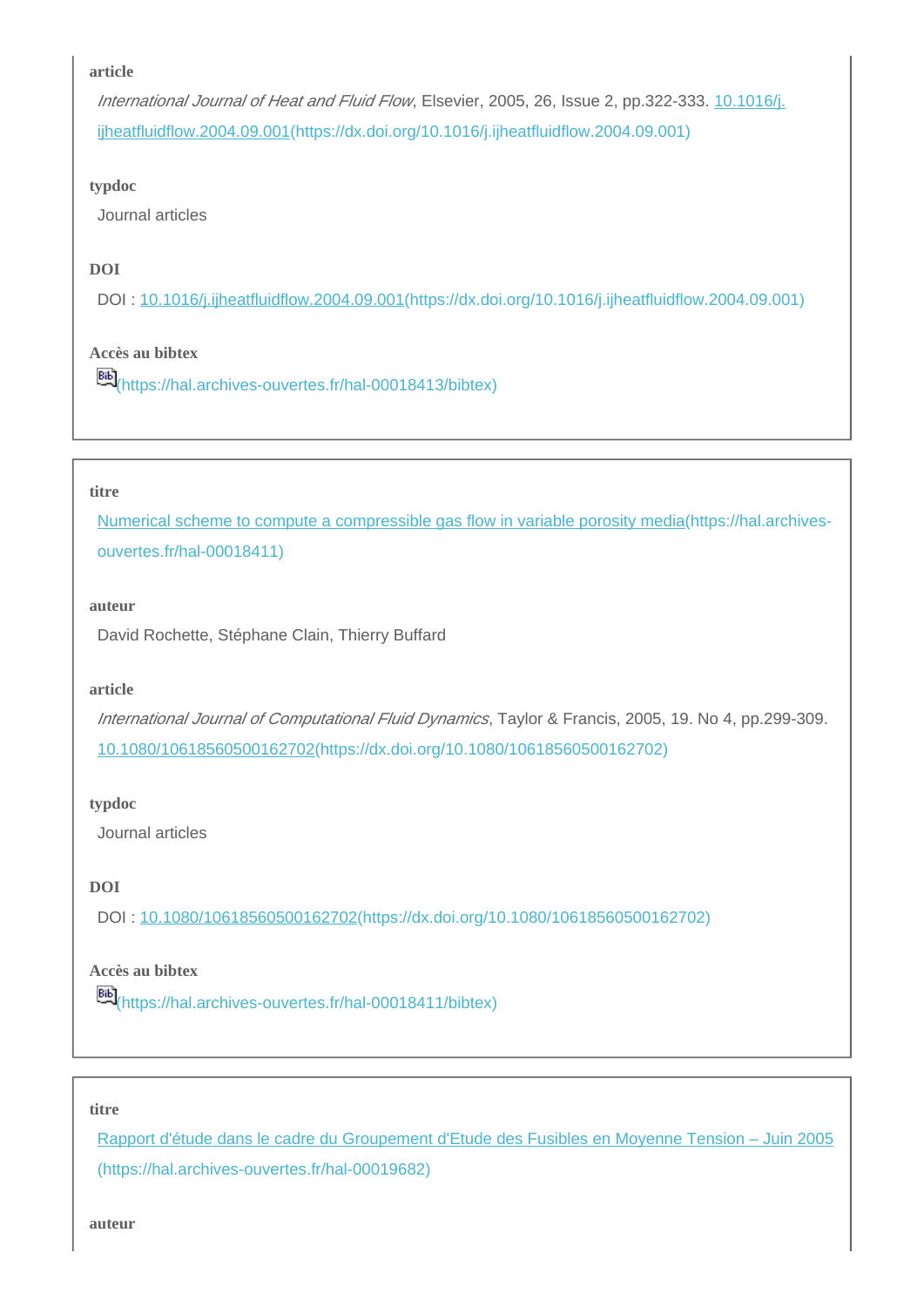William Bussiere, Pascal André, Thierry Latchimy, A. Lefort, David Rochette, Gérard Velleaud, Cyrille Achard

#### **article**

2005

## **typdoc**

Other publications

## **Accès au bibtex**

[\(https://hal.archives-ouvertes.fr/hal-00019682/bibtex\)](https://hal.archives-ouvertes.fr/hal-00019682/bibtex)

#### 2004

#### **titre**

[Mathematical model and simulation of gas flow through a porous medium in high breaking capacity](https://hal.archives-ouvertes.fr/hal-00018409)  [fuses\(https://hal.archives-ouvertes.fr/hal-00018409\)](https://hal.archives-ouvertes.fr/hal-00018409)

#### **auteur**

David Rochette, Stéphane Clain

#### **article**

International Journal of Heat and Fluid Flow, Elsevier, 2004, 25, pp.115-126. [10.1016/j.ijheatfluidflow.](https://dx.doi.org/10.1016/j.ijheatfluidflow.2003.09.001) [2003.09.001\(https://dx.doi.org/10.1016/j.ijheatfluidflow.2003.09.001\)](https://dx.doi.org/10.1016/j.ijheatfluidflow.2003.09.001)

#### **typdoc**

Journal articles

## **DOI**

DOI : [10.1016/j.ijheatfluidflow.2003.09.001\(https://dx.doi.org/10.1016/j.ijheatfluidflow.2003.09.001\)](https://dx.doi.org/10.1016/j.ijheatfluidflow.2003.09.001)

## **Accès au bibtex**

**Bib**<sup>[\(https://hal.archives-ouvertes.fr/hal-00018409/bibtex\)](https://hal.archives-ouvertes.fr/hal-00018409/bibtex)</sup>

#### **titre**

[Pressure evolution during HBC fuse operation\(https://hal.archives-ouvertes.fr/hal-00018410\)](https://hal.archives-ouvertes.fr/hal-00018410)

**auteur**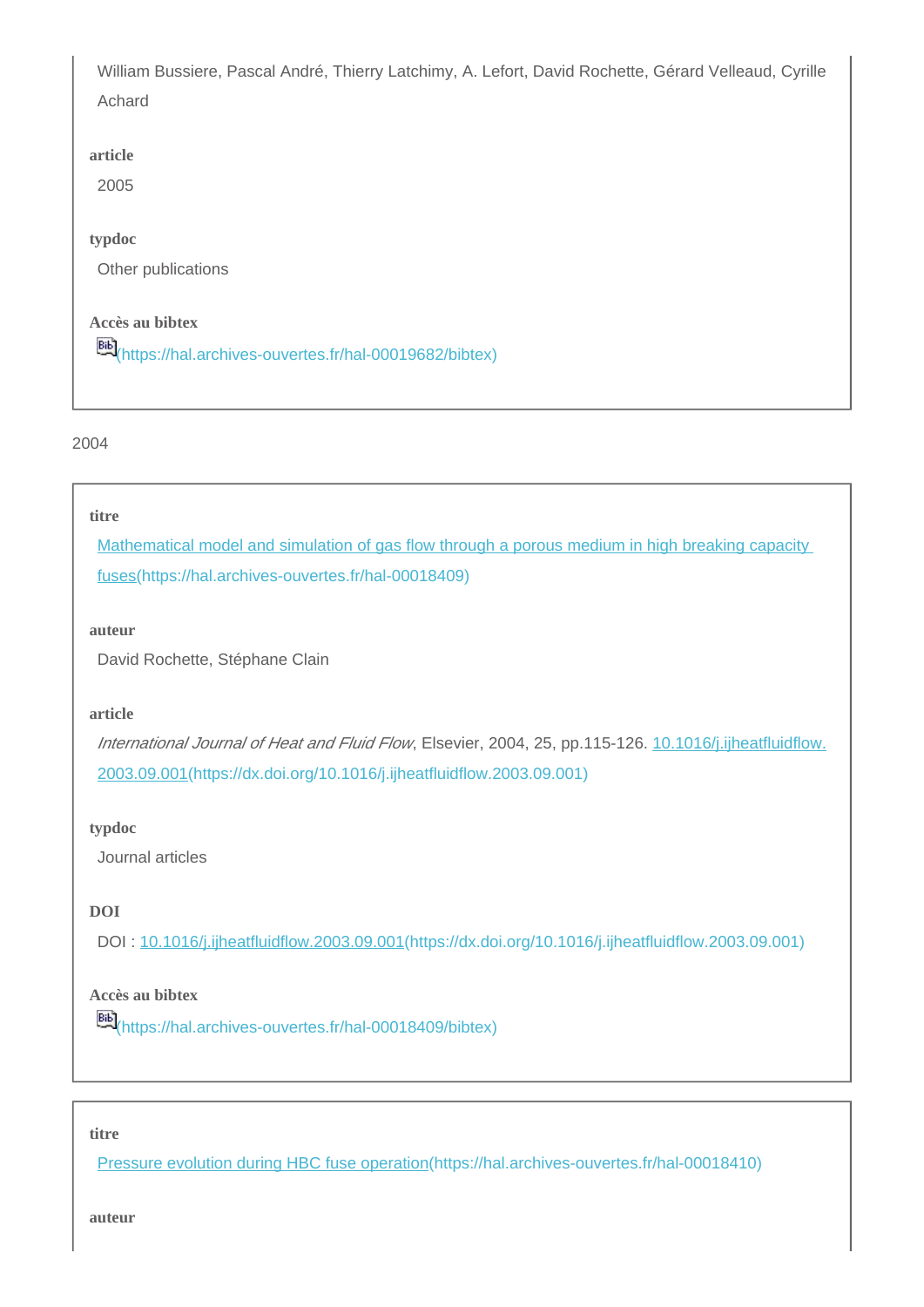## David Rochette, William Bussiere

#### **article**

Plasma Sources Science and Technology, IOP Publishing, 2004, 13, pp.293-302. [10.1088/0963-0252](https://dx.doi.org/10.1088/0963-0252/13/2/015) [/13/2/015\(https://dx.doi.org/10.1088/0963-0252/13/2/015\)](https://dx.doi.org/10.1088/0963-0252/13/2/015)

#### **typdoc**

Journal articles

## **DOI**

DOI : [10.1088/0963-0252/13/2/015\(https://dx.doi.org/10.1088/0963-0252/13/2/015\)](https://dx.doi.org/10.1088/0963-0252/13/2/015)

## **Accès au bibtex**

[\(https://hal.archives-ouvertes.fr/hal-00018410/bibtex\)](https://hal.archives-ouvertes.fr/hal-00018410/bibtex)

#### **titre**

[Rapport d'étude dans le cadre du Groupement d'Etude des Fusibles en Moyenne Tension – Janvier](https://hal.archives-ouvertes.fr/hal-00019679)  [2004\(https://hal.archives-ouvertes.fr/hal-00019679\)](https://hal.archives-ouvertes.fr/hal-00019679)

#### **auteur**

William Bussiere, Pascal André, Thierry Latchimy, A. Lefort, David Rochette, Stéphane Clain

#### **article**

2004

## **typdoc**

Other publications

## **Accès au bibtex**

**EE**<sup>[\(https://hal.archives-ouvertes.fr/hal-00019679/bibtex\)](https://hal.archives-ouvertes.fr/hal-00019679/bibtex)</sup>

## **titre**

[Composition, Enthalpy, and Vaporization Temperature Calculation of Ag-SiO2 Plasmas with Air in the](https://hal.archives-ouvertes.fr/hal-00018412)  [Temperature Range from 1000 to 6000 K and for Pressure Included between 1 and 50 bars\(](https://hal.archives-ouvertes.fr/hal-00018412) [https://hal.archives-ouvertes.fr/hal-00018412\)](https://hal.archives-ouvertes.fr/hal-00018412)

#### **auteur**

David Rochette, William Bussiere, Pascal André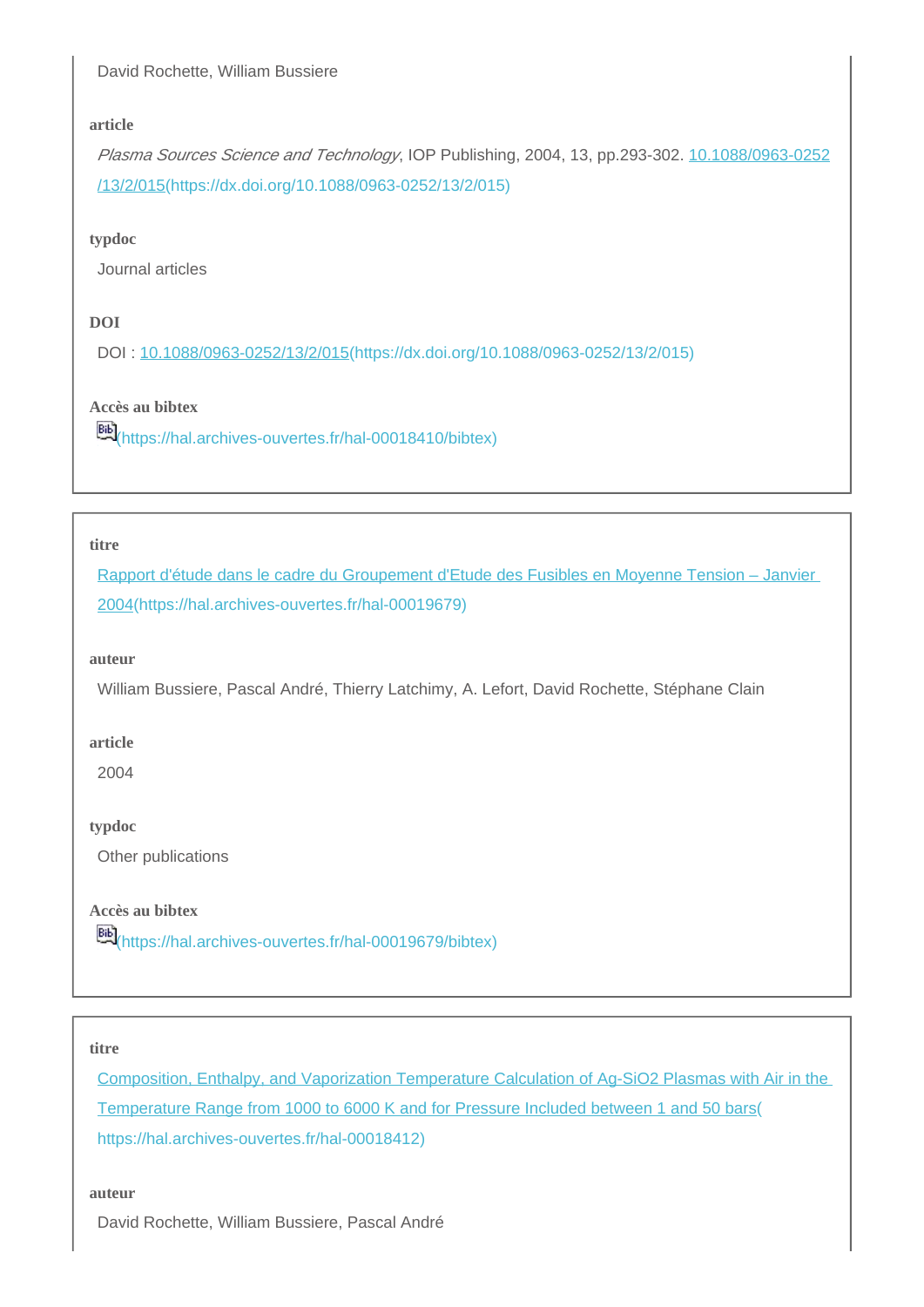Plasma Chemistry and Plasma Processing, Springer Verlag, 2004, 24, No 3, pp.475-492. [10.1007](https://dx.doi.org/10.1007/s11090-004-2280-2) [/s11090-004-2280-2\(https://dx.doi.org/10.1007/s11090-004-2280-2\)](https://dx.doi.org/10.1007/s11090-004-2280-2)

#### **typdoc**

Journal articles

## **DOI**

DOI : [10.1007/s11090-004-2280-2\(https://dx.doi.org/10.1007/s11090-004-2280-2\)](https://dx.doi.org/10.1007/s11090-004-2280-2)

## **Accès au bibtex**

**Bib**<sub>[\(https://hal.archives-ouvertes.fr/hal-00018412/bibtex\)](https://hal.archives-ouvertes.fr/hal-00018412/bibtex)</sub>

#### 2003

#### **titre**

[Rapport d'étude dans le cadre du Groupement d'Etude des Fusibles en Moyenne Tension – Juin 2003](https://hal.archives-ouvertes.fr/hal-00019678) [\(https://hal.archives-ouvertes.fr/hal-00019678\)](https://hal.archives-ouvertes.fr/hal-00019678)

#### **auteur**

William Bussiere, Pascal André, Thierry Latchimy, A. Lefort, Ali Mansour, David Rochette

#### **article**

2003

**typdoc**

Other publications

**Accès au bibtex**

**Bib**<sub>[\(https://hal.archives-ouvertes.fr/hal-00019678/bibtex\)](https://hal.archives-ouvertes.fr/hal-00019678/bibtex)</sub>

#### **titre**

[Numerical simulation of Darcy and Forchheimer force distribution in a HBC fuse\(https://hal.archives](https://hal.archives-ouvertes.fr/hal-00018408)[ouvertes.fr/hal-00018408\)](https://hal.archives-ouvertes.fr/hal-00018408)

#### **auteur**

David Rochette, Stéphane Clain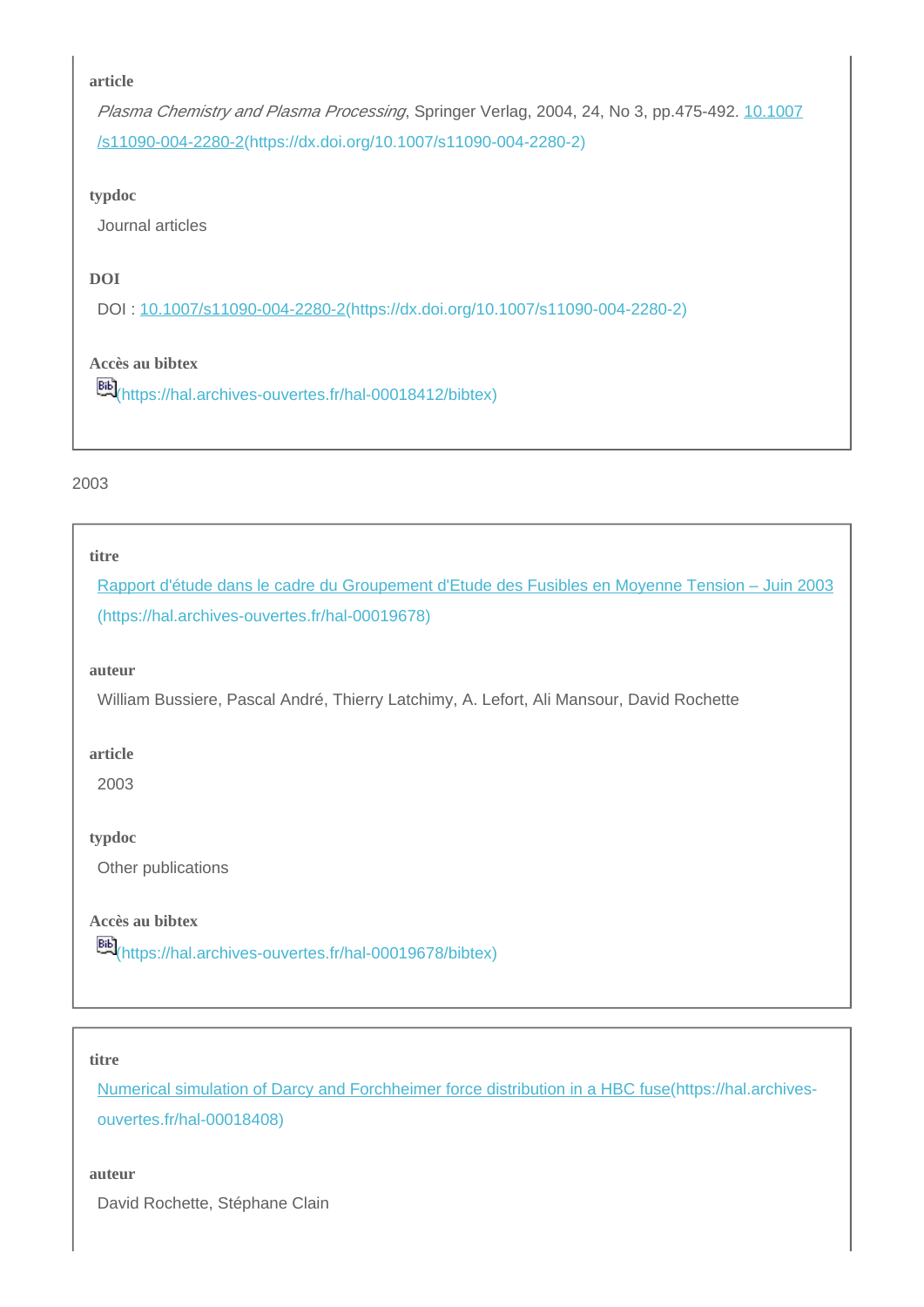Transport in Porous Media, Springer Verlag, 2003, 53, pp.25-37. [10.1023/A:1023550205171\(](https://dx.doi.org/10.1023/A:1023550205171) [https://dx.doi.org/10.1023/A:1023550205171\)](https://dx.doi.org/10.1023/A:1023550205171)

#### **typdoc**

Journal articles

## **DOI**

DOI : [10.1023/A:1023550205171\(https://dx.doi.org/10.1023/A:1023550205171\)](https://dx.doi.org/10.1023/A:1023550205171)

## **Accès au bibtex**

[\(https://hal.archives-ouvertes.fr/hal-00018408/bibtex\)](https://hal.archives-ouvertes.fr/hal-00018408/bibtex)

#### **titre**

Influence of the filling material properties on pressure in HBC fuse. Comparison between [experimental results and simulation.\(https://hal.archives-ouvertes.fr/hal-00018822\)](https://hal.archives-ouvertes.fr/hal-00018822)

#### **auteur**

William Bussiere, David Rochette, René Pellet

#### **article**

2003, pp.111-118

#### **typdoc**

Conference papers

**Accès au bibtex**

[66]<br>[\(https://hal.archives-ouvertes.fr/hal-00018822/bibtex\)](https://hal.archives-ouvertes.fr/hal-00018822/bibtex)

#### **titre**

[Modélisation à deux échelles de la décharge d'arc électrique en milieu poreux appliquée au fusible](https://hal.archives-ouvertes.fr/hal-00086153)  [moyenne tension\(https://hal.archives-ouvertes.fr/hal-00086153\)](https://hal.archives-ouvertes.fr/hal-00086153)

#### **auteur**

David Rochette, Stéphane Clain, William Bussiere

#### **article**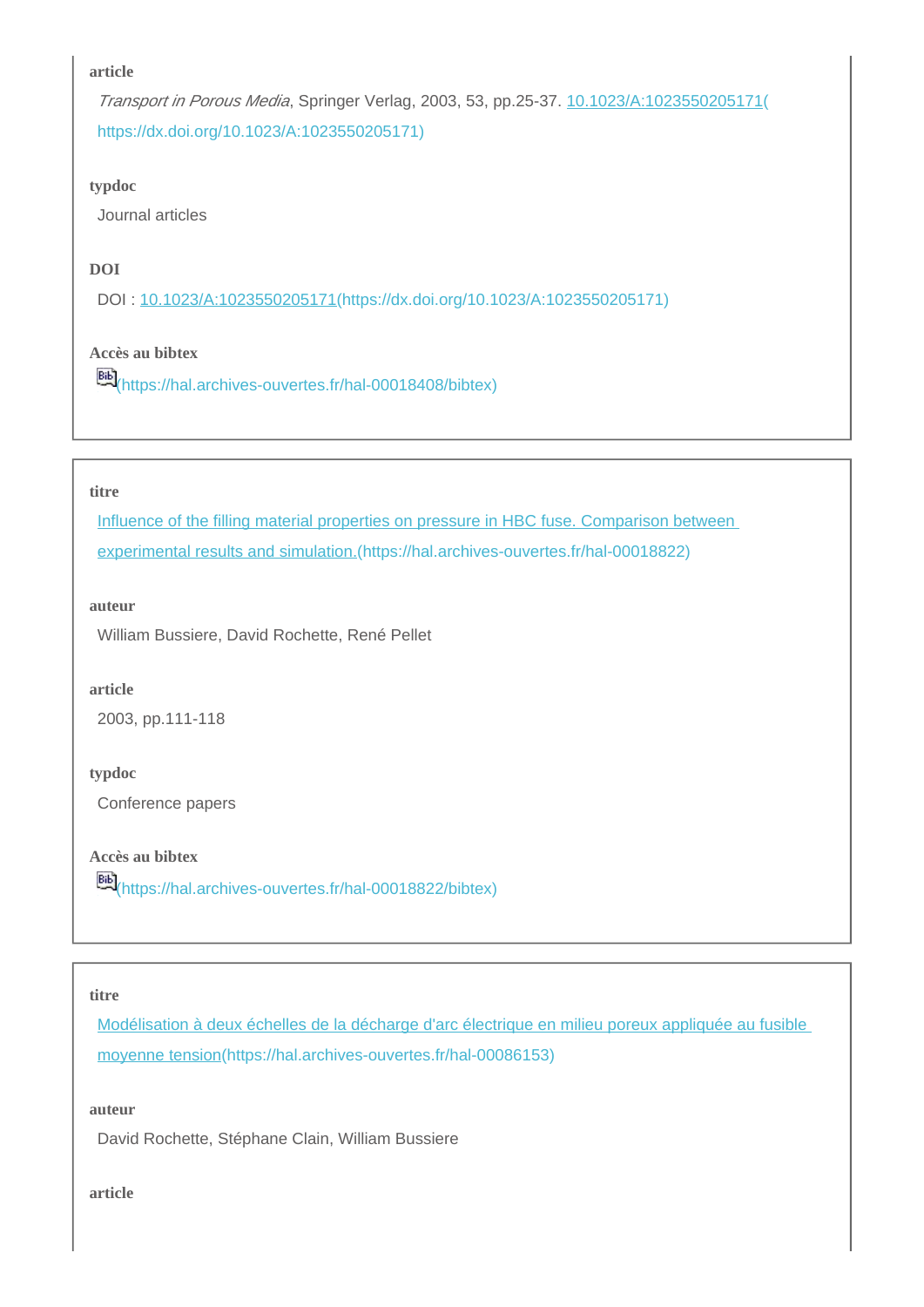6ièmes Journées d'Etudes sur les Fluctuations des Arcs - LAEPT, Univ. Blaise Pascal, 2003,

Aubière, France. pp.II 27-30

#### **typdoc**

Conference papers

**Accès au bibtex**

**Bib**<sub>[\(https://hal.archives-ouvertes.fr/hal-00086153/bibtex\)](https://hal.archives-ouvertes.fr/hal-00086153/bibtex)</sub>

#### **titre**

[Le plasma thermique comme source d'informations dans l'étude des fusibles Moyenne Tension\(](https://hal.archives-ouvertes.fr/hal-00019695) [https://hal.archives-ouvertes.fr/hal-00019695\)](https://hal.archives-ouvertes.fr/hal-00019695)

**auteur**

William Bussiere, Pascal André, David Rochette

**article**

Microscoop Hors Série, 2003, pp.36

**typdoc**

Other publications

**Accès au bibtex**

[\(https://hal.archives-ouvertes.fr/hal-00019695/bibtex\)](https://hal.archives-ouvertes.fr/hal-00019695/bibtex)

#### **titre**

[Mathematical model using macroscopic and microscopic scales of an electrical arc discharge through](https://hal.archives-ouvertes.fr/hal-00085014)  [a porous medium in HBC fuses\(https://hal.archives-ouvertes.fr/hal-00085014\)](https://hal.archives-ouvertes.fr/hal-00085014)

## **auteur**

David Rochette, Stéphane Clain, William Bussiere

### **article**

2003, pp.188-193

#### **typdoc**

Conference papers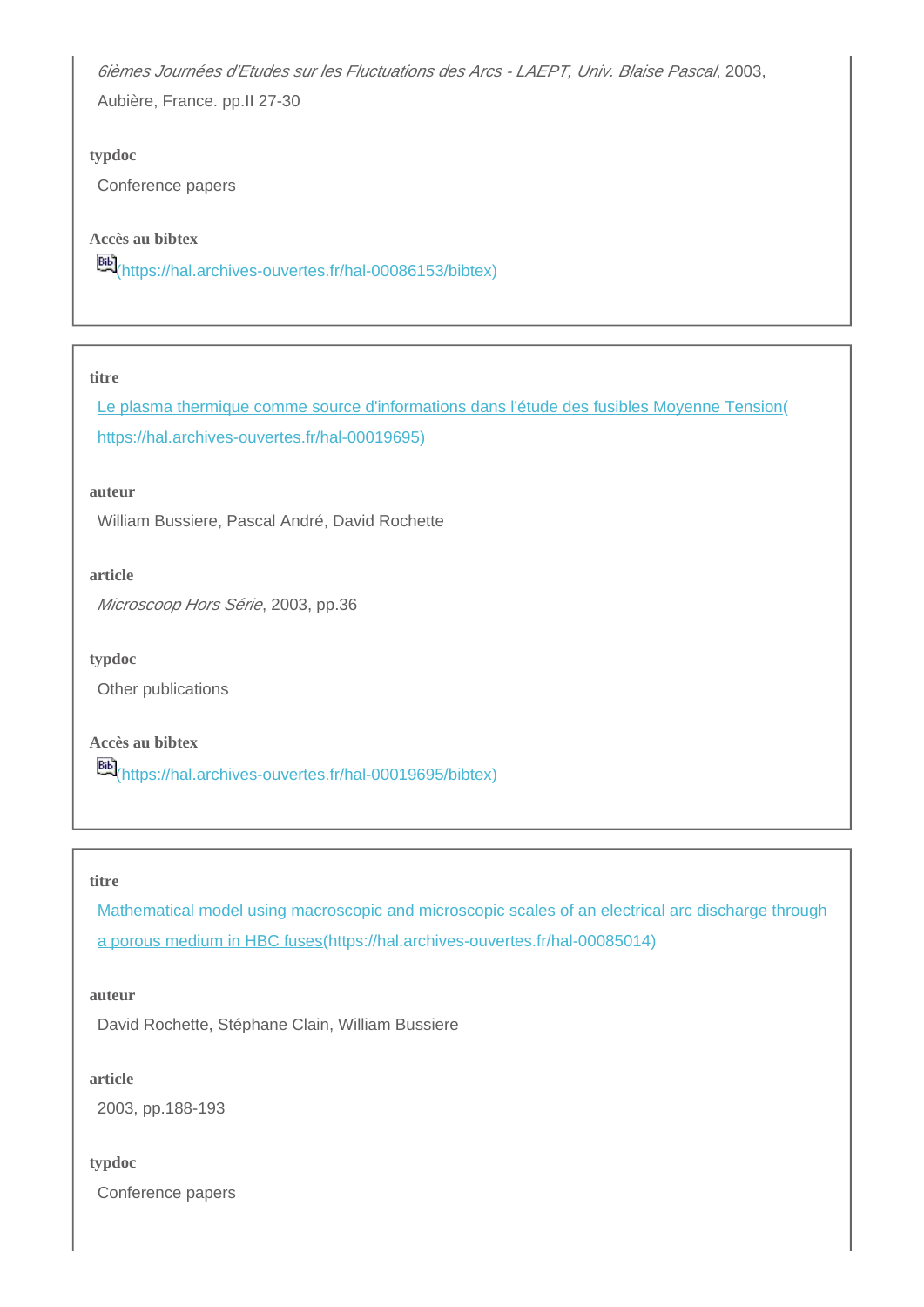[\(https://hal.archives-ouvertes.fr/hal-00085014/bibtex\)](https://hal.archives-ouvertes.fr/hal-00085014/bibtex)

#### **titre**

[Study of the SiO2 plasma physical parameters: temperature, electron density, pressure, radiation\(](https://hal.archives-ouvertes.fr/hal-00018812) [https://hal.archives-ouvertes.fr/hal-00018812\)](https://hal.archives-ouvertes.fr/hal-00018812)

#### **auteur**

William Bussiere, David Rochette, Pascal André

#### **article**

2003, pp.119-125

#### **typdoc**

Conference papers

## **Accès au bibtex**

[\(https://hal.archives-ouvertes.fr/hal-00018812/bibtex\)](https://hal.archives-ouvertes.fr/hal-00018812/bibtex)

#### 2002

#### **titre**

[Use of the singly ionised silicon lines broadening for the evaluation of the arc plasma pressure during](https://hal.archives-ouvertes.fr/hal-00019693)  [HBC fuse operation\(https://hal.archives-ouvertes.fr/hal-00019693\)](https://hal.archives-ouvertes.fr/hal-00019693)

## **auteur**

William Bussiere, Alain Durand, René Pellet, David Rochette

#### **article**

16th ESCAMPIG & 5th ICRP (14-18 Juillet 2002), 2002, Grenoble, France

#### **typdoc**

Conference papers

#### **Accès au bibtex**

[\(https://hal.archives-ouvertes.fr/hal-00019693/bibtex\)](https://hal.archives-ouvertes.fr/hal-00019693/bibtex)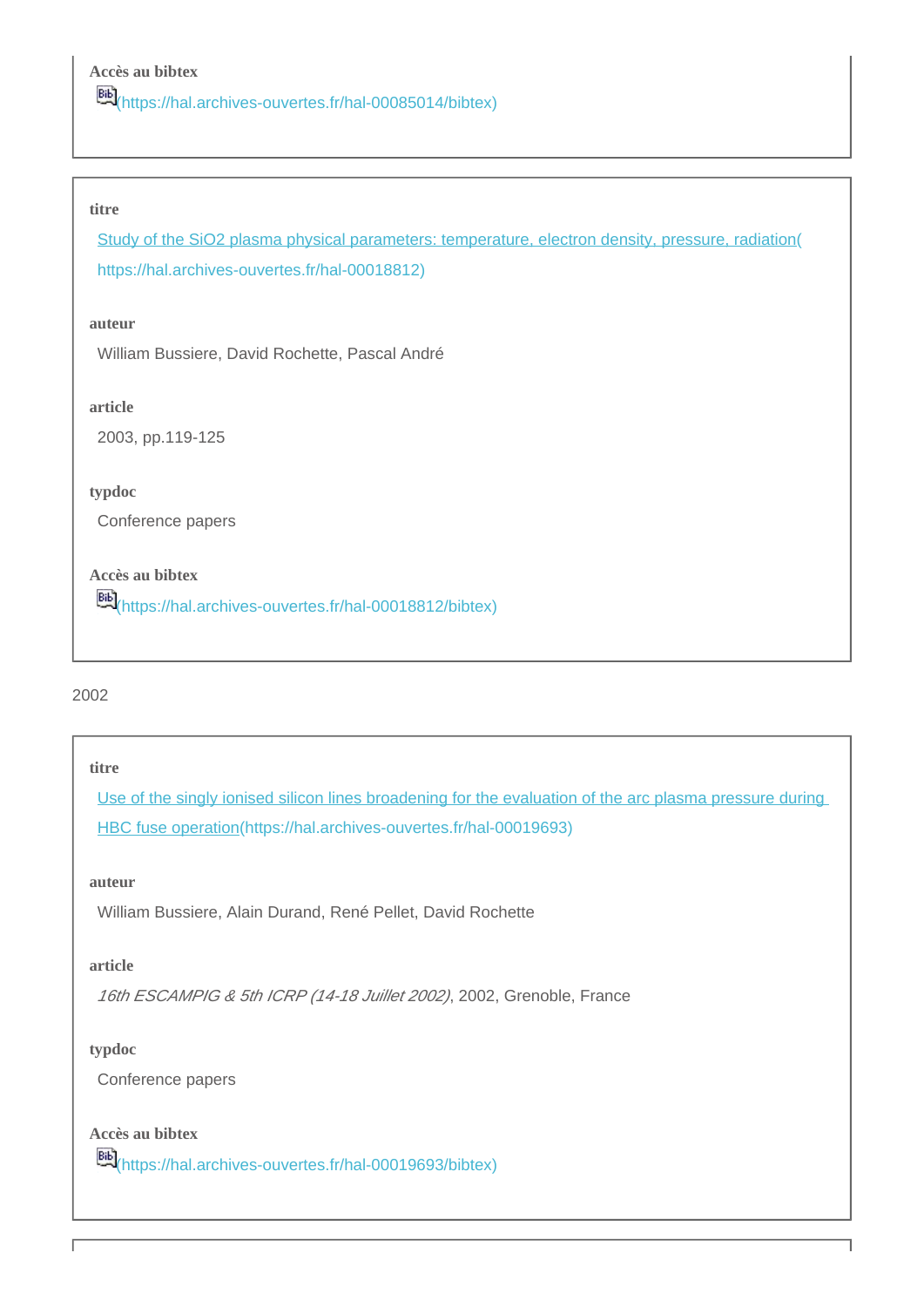#### **titre**

[Rapport d'étude dans le cadre du Groupement d'Etude des Fusibles en Moyenne Tension – Avril](https://hal.archives-ouvertes.fr/hal-00019676)  [2002\(https://hal.archives-ouvertes.fr/hal-00019676\)](https://hal.archives-ouvertes.fr/hal-00019676)

#### **auteur**

William Bussiere, Pascal André, A. Lefort, David Rochette, Laurent Madebène, Stéphane Clain

#### **article**

2002

#### **typdoc**

Other publications

## **Accès au bibtex**

[\(https://hal.archives-ouvertes.fr/hal-00019676/bibtex\)](https://hal.archives-ouvertes.fr/hal-00019676/bibtex)

#### **titre**

[Mathematical model of an electrical arc discharge through a porous medium\(https://hal.archives](https://hal.archives-ouvertes.fr/hal-00086144)[ouvertes.fr/hal-00086144\)](https://hal.archives-ouvertes.fr/hal-00086144)

#### **auteur**

David Rochette, Stéphane Clain

#### **article**

2002, pp.87-88

**typdoc**

Conference papers

## **Accès au bibtex**

[\(https://hal.archives-ouvertes.fr/hal-00086144/bibtex\)](https://hal.archives-ouvertes.fr/hal-00086144/bibtex)

#### **titre**

[Rapport d'étude dans le cadre du Groupement d'Etude des Fusibles en Moyenne Tension –](https://hal.archives-ouvertes.fr/hal-00019677)  [Novembre 2002\(https://hal.archives-ouvertes.fr/hal-00019677\)](https://hal.archives-ouvertes.fr/hal-00019677)

**auteur**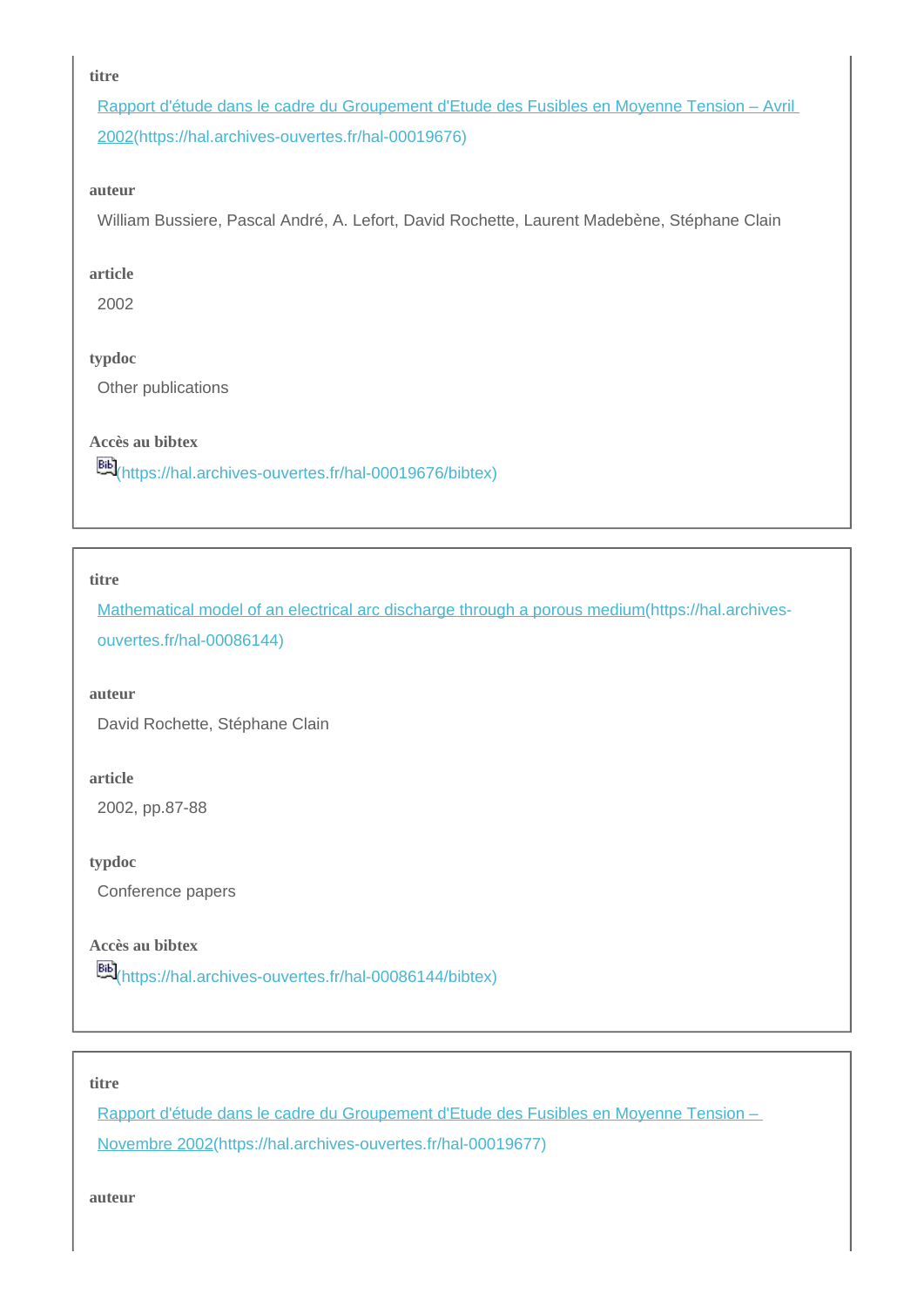William Bussiere, Pascal André, A. Lefort, David Rochette, Thierry Latchimy, Ali Mansour, Stéphane Clain

## **article**

2002

### **typdoc**

Other publications

## **Accès au bibtex**

[\(https://hal.archives-ouvertes.fr/hal-00019677/bibtex\)](https://hal.archives-ouvertes.fr/hal-00019677/bibtex)

#### 2001

#### **titre**

[Rapport d'étude dans le cadre du Groupement d'Etude des Fusibles en Moyenne Tension –](https://hal.archives-ouvertes.fr/hal-00019675) 

[Novembre 2001\(https://hal.archives-ouvertes.fr/hal-00019675\)](https://hal.archives-ouvertes.fr/hal-00019675)

#### **auteur**

William Bussiere, A. Lefort, David Rochette, Stéphane Clain

#### **article**

2001

## **typdoc**

Other publications

## **Accès au bibtex**

[\(https://hal.archives-ouvertes.fr/hal-00019675/bibtex\)](https://hal.archives-ouvertes.fr/hal-00019675/bibtex)

#### **titre**

[Rapport d'étude dans le cadre du Groupement d'Etude des Fusibles en Moyenne Tension – Mai 2001](https://hal.archives-ouvertes.fr/hal-00019674) [\(https://hal.archives-ouvertes.fr/hal-00019674\)](https://hal.archives-ouvertes.fr/hal-00019674)

## **auteur**

William Bussiere, Pascal André, Stéphane Clain, A. Lefort, David Rochette, Rachid Intissar

**article**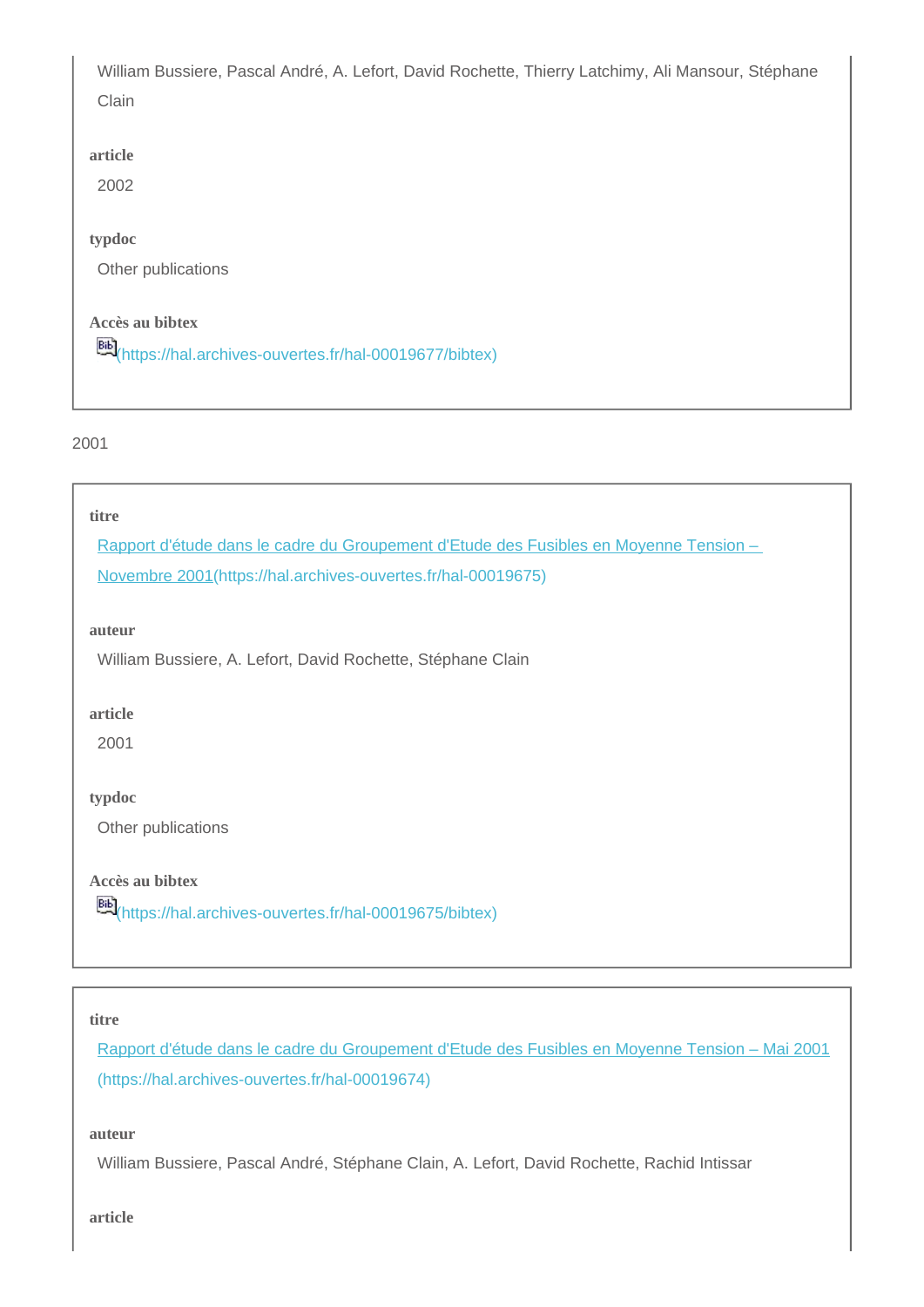2001

#### **typdoc**

Other publications

## **Accès au bibtex**

[\(https://hal.archives-ouvertes.fr/hal-00019674/bibtex\)](https://hal.archives-ouvertes.fr/hal-00019674/bibtex)

2000

#### **titre**

[Rapport d'étude dans le cadre du Groupement d'Etude des Fusibles en Moyenne Tension –](https://hal.archives-ouvertes.fr/hal-00019673)  [Décembre 2000\(https://hal.archives-ouvertes.fr/hal-00019673\)](https://hal.archives-ouvertes.fr/hal-00019673)

**auteur**

William Bussiere, P. Bezborodko, Stéphane Clain, A. Lefort, David Rochette

**article**

2000

**typdoc**

Other publications

**Accès au bibtex**

[\(https://hal.archives-ouvertes.fr/hal-00019673/bibtex\)](https://hal.archives-ouvertes.fr/hal-00019673/bibtex)

#### **titre**

[Rapport d'étude dans le cadre du Groupement d'Etude des Fusibles en Moyenne Tension – Octobre](https://hal.archives-ouvertes.fr/hal-00019672)  [2000\(https://hal.archives-ouvertes.fr/hal-00019672\)](https://hal.archives-ouvertes.fr/hal-00019672)

**auteur**

William Bussiere, P. Bezborodko, A. Lefort, David Rochette, Stéphane Clain

**article**

2000

**typdoc**

Other publications